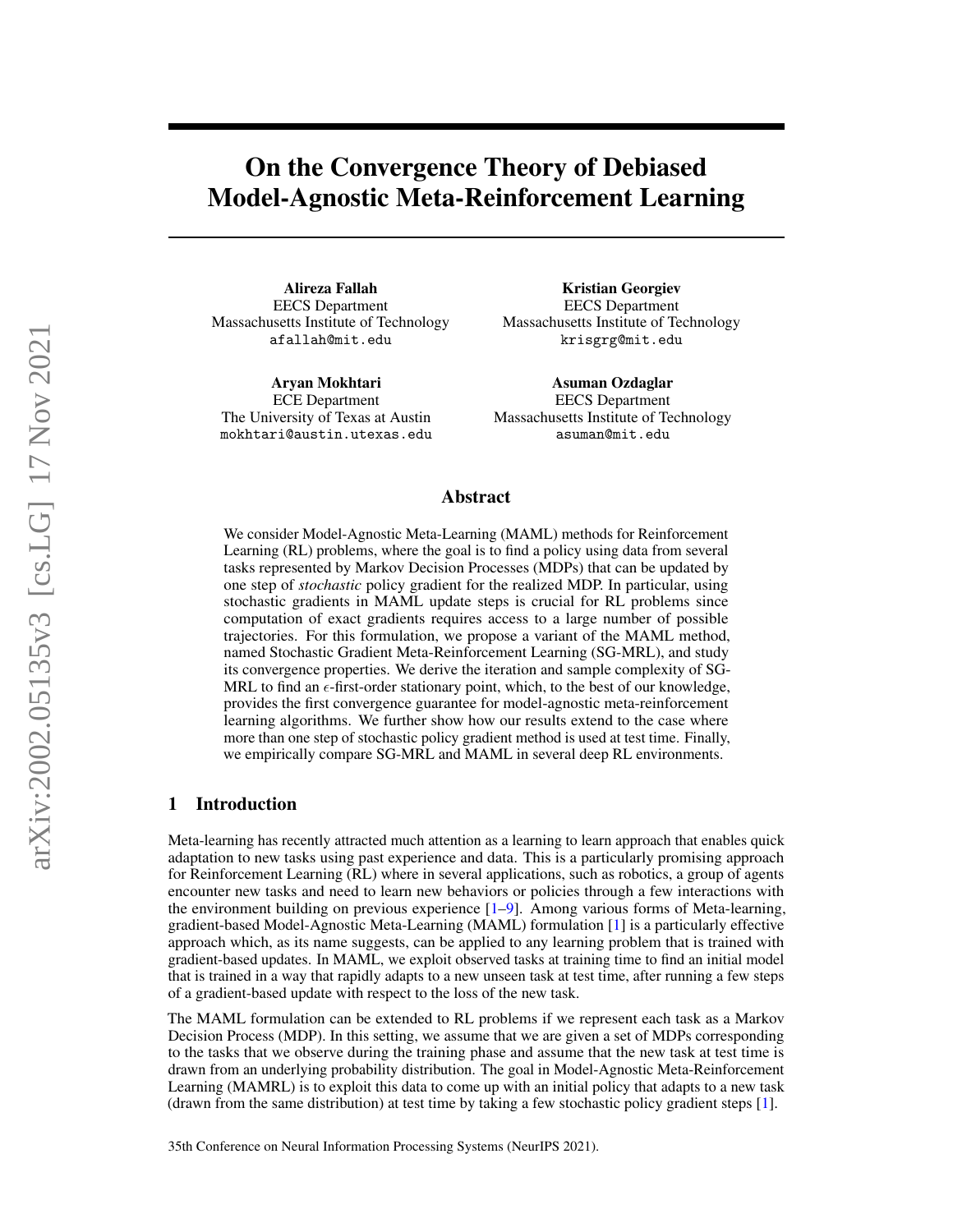Several algorithms have been proposed in the context of MAMRL [\[1,](#page-9-0) [9–](#page-9-1)[12\]](#page-10-0) which demonstrate the advantage of this framework in practice. None of these methods, however, are supported by theoretical guarantees for their convergence rate or overall sample complexity. Moreover, these methods aim to solve a specific form of MAMRL that does not fully take into account the stochasticity aspect of RL problems. To be more specific, the original MAMRL formulation proposed in [\[1\]](#page-9-0) assumes performing one step of *policy gradient* to update the initial model at test time. However, as mentioned in the experimental evaluation section in [\[1\]](#page-9-0), it is more common in practice to use *stochastic* policy gradient, computed over a batch of trajectories, to update the initial model at test time. This is mainly due to the fact that computing the exact gradient of the expected reward is not computationally tractable due to the massive number of possible state-action trajectories. As a result, the algorithm developed in [\[1\]](#page-9-0) is designed for finding a proper initial policy that performs well after one step of policy gradient, while in practice it is implemented with stochastic policy gradient steps. Due to this difference between the formulation and what is used in practice, the ascent step used in MAML takes a gradient estimate which suffers from a non-diminishing *bias*. As the variance of gradient estimation is also non-diminishing, the resulting algorithm would not achieve exact first-order optimality. To be precise, in stochastic nonconvex optimization, if we use an unbiased gradient estimator, along with a small stepsize or a large batch size to control the variance, the iterates converge to a stationary point. However, if we use a biased estimator with non-vanishing bias and variance, exact convergence to a stationary point is not achievable, even if the variance is small.

Contributions. The goal of this paper is to solve the modified formulation of model-agnostic metareinforcement learning problem in which we perform a stochastic policy gradient update at test time instead of (deterministic) policy gradient. To do so, we propose a novel stochastic gradientbased method for Meta-Reinforcement Learning (SG-MRL), which is designed for *stochastic policy gradient* steps at test time. We show that SG-MRL implements an *unbiased* estimate of its objective function gradient which allows achieving first-order optimality in non-concave settings. Moreover, we characterize the relation between batch sizes and other problem parameters and the best accuracy that SG-MRL can achieve in terms of gradient norm. We show that, for any  $\epsilon > 0$ , SG-MRL can find an  $\epsilon$ -first-order stationary point if the learning rate is sufficiently small or the batch of tasks is large enough. To the best of our knowledge, this is the first result on the convergence of MAMRL methods. Moreover, we show that our analysis can be extended to the case where more than one step of stochastic policy gradient is taken during test time. For simplicity, we state all the results in the body of the paper for the single-step case and include the derivations of the general multiple steps case in the appendices. We also empirically validate the proposed SG-MRL algorithm in larger-scale environments standard in modern reinforcement learning applications, including a 2D-navigation problem, and a more challenging locomotion problem simulated with the MuJoCo library.

Related work. Although this paper provides the first theoretical study of MAML for RL, several recent papers have studied the complexity analysis of MAML in other contexts. In particular, the iMAML algorithm which performs an approximation of one step of proximal point method (instead of a few steps of gradient descent) in the inner loop was proposed in  $[13]$ . The authors focus on the deterministic case, and show that, assuming the inner loop loss function is sufficiently smooth, i.e., the regularized inner loop function is strongly convex, iMAML converges to a first-order stationary point. Another recent work [\[14\]](#page-10-2) establishes convergence guarantees of the MAML method to first-order stationarity for non-convex settings. Also, [\[15\]](#page-10-3) extends the theoretical framework in [\[14\]](#page-10-2) to the multiple-step case. However, the results in [\[14,](#page-10-2) [15\]](#page-10-3) cannot be applied to the reinforcement learning setting. This is mainly due to the fact that *the probability distribution over possible trajectories of states and actions varies with the policy parameter*, leading to a different algorithm that has an additional term which makes the analysis, such as deriving an upper bound on the smoothness parameter, more challenging. We will discuss this point in subsequent sections.

The online meta-learning setting has also been studied in a number of recent works [\[16–](#page-10-4)[18\]](#page-10-5). In particular, [\[17\]](#page-10-6) studies this problem for convex objective functions by casting it in the online convex optimization framework. Also, [\[16\]](#page-10-4) extends the model-agnostic setup to the online learning case by considering a competitor which adapts to new tasks, and propose the follow the meta leader method which obtains a sublinear regret for strongly convex loss functions.

It is also worth noting that another notion of bias that has been studied in the MAMRL literature [\[10,](#page-9-2) [19\]](#page-10-7) differs from what we consider in our paper. More specifically, as we will show later, the derivative of the MAML objective function requires access to the second-order information, i.e., Hessian. In [\[1\]](#page-9-0), the authors suggest a first-order approximation which ignores this second-order term.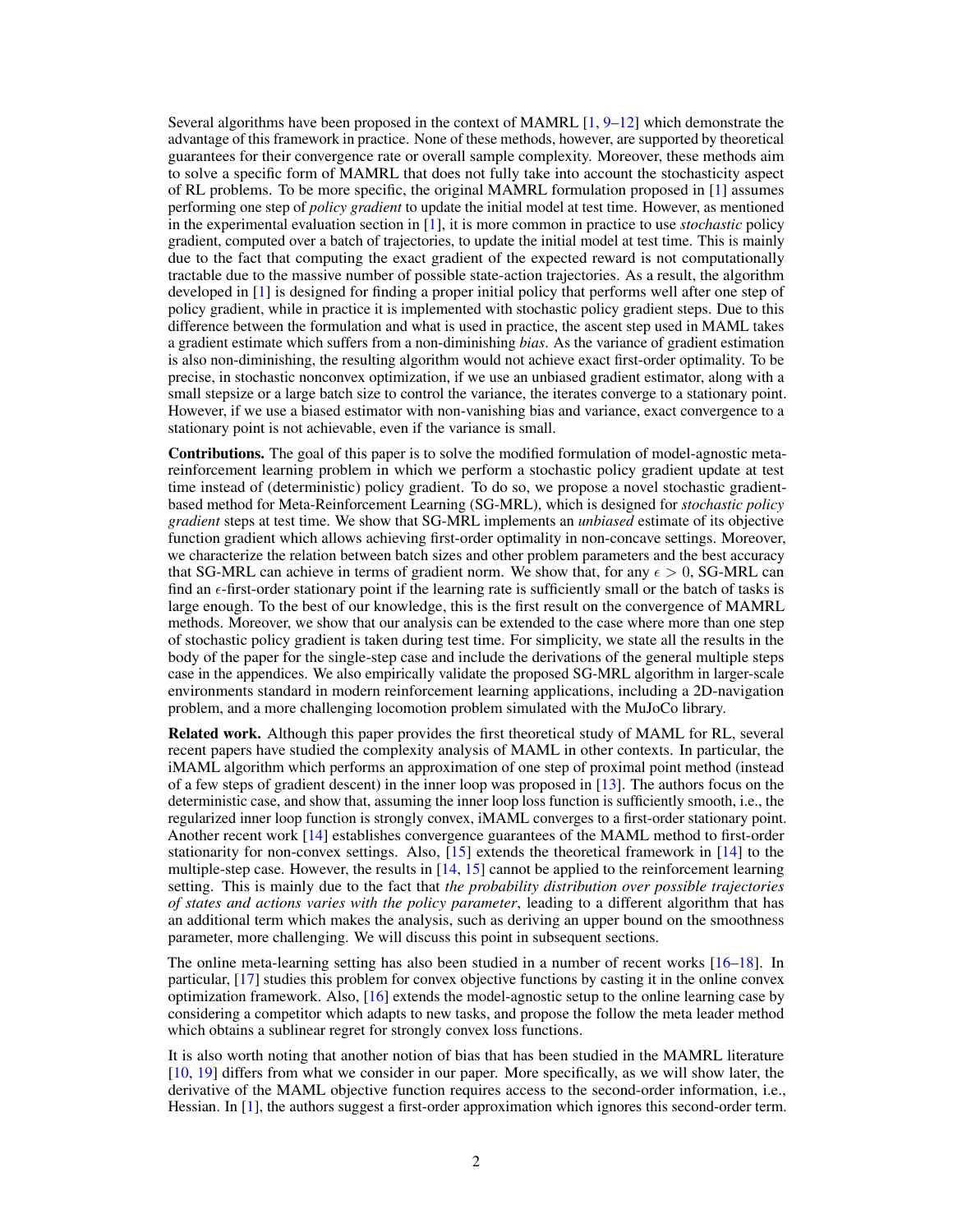This leads to a biased estimate of the derivative of the MAML objective function, and a number of recent works [\[10,](#page-9-2) [19\]](#page-10-7) focus on providing unbiased estimates for the second-order term. In contrast, here we focus on biased gradient estimates where the bias stems from the fact that in most real settings we do not have access to all possible trajectories and we only have access to a mini-batch of possible trajectories. In this case, even if one has access to the second-order term required in the update of MAML, the bias issue we discuss here will remain.

## <span id="page-2-7"></span>2 Problem formulation

Let  $\{\mathcal{M}_i\}_i$  be the set of Markov Decision Processes (MDPs) representing different tasks<sup>[1](#page-2-0)</sup>. We assume these MDPs are drawn from a distribution  $p$  (which we can only draw samples from), and also the time horizon is fixed and is equal to  $\{0, 1, ..., H\}$  for all tasks. For the *i*-th MDP denoted by  $\mathcal{M}_i$ , which corresponds to task i, we denote the set of states and actions by  $\mathcal{S}_i$  and  $\mathcal{A}_i$ , respectively. We also assume the initial distribution over states in  $S_i$  is given by  $\mu_i(\cdot)$  and the *transition kernel* is denoted by  $P_i$ , i.e., the probability of going from state  $s \in S_i$  to  $s' \in S_i$  given taking action  $a \in A_i$ is  $P_i(s'|s, a)$ . Finally, we assume at state s and by taking action a, the agent receives reward  $r_i(s, a)$ . To summarize, an MDP  $\mathcal{M}_i$  is defined by the tuple  $(\mathcal{S}_i, \mathcal{A}_i, \mu_i, P_i, r_i)$ . For MDP  $\mathcal{M}_i$ , the actions are chosen according to a *random policy* which is a mixed strategy over the set of actions and depends on the current state, i.e., if the system is in state  $s \in S_i$ , the agent chooses action  $a \in A_i$  with probability  $\pi_i(a|s)$ . To search over the space of all policies, we assume these policies are parametrized with  $\theta \in \mathbb{R}^d$ , and denote the policy corresponding to parameter  $\theta$  by  $\pi_i(\cdot|\cdot;\theta)$ .

A realization of states and actions in this setting is called a *trajectory*, i.e., a trajectory of MDP  $\mathcal{M}_i$ can be written as  $\tau = (s_0, a_0, ..., s_H, a_H)$  where  $a_h \in A_i$  and  $s_h \in S_i$  for any  $0 \le h \le H$ . Note that, given the above assumptions, the probability of this particular trajectory is given by

<span id="page-2-5"></span>
$$
q_i(\tau; \theta) := \mu_i(s_0) \prod_{h=0}^H \pi_i(a_h|s_h; \theta) \prod_{h=0}^{H-1} P_i(s_{h+1}|s_h, a_h).
$$
 (1)

Also, the total reward received over this trajectory is  $\mathcal{R}_i(\tau) := \sum_{h=0}^H \gamma^h r_i(s_h, a_h)$ , where  $0 \le \gamma \le 1$ is the *discount factor*. As a result, for MDP  $M_i$ , the expected reward obtained by choosing policy  $\pi(\cdot|\cdot;\theta)$  is given by

<span id="page-2-8"></span><span id="page-2-1"></span>
$$
J_i(\theta) := \mathbb{E}_{\tau \sim q_i(\cdot;\theta)} \left[ \mathcal{R}_i(\tau) \right]. \tag{2}
$$

It is worth noting that the gradient  $\nabla J_i(\theta)$  admits the following characterization [\[20–](#page-10-8)[22\]](#page-10-9)

$$
\nabla J_i(\theta) = \mathbb{E}_{\tau \sim q_i(\cdot;\theta)} \left[ g_i(\tau;\theta) \right],\tag{3}
$$

where  $g_i(\tau; \theta)$  is defined as

<span id="page-2-4"></span>
$$
g_i(\tau;\theta) := \sum_{h=0}^{H} \nabla_{\theta} \log \pi_i(a_h|s_h;\theta) \mathcal{R}_i^h(\tau), \tag{4}
$$

if we define  $\mathcal{R}_i^h(\tau)$  as  $\mathcal{R}_i^h(\tau) := \sum_{t=h}^H \gamma^t r_i(s_t, a_t)$ . In practice, evaluating the exact value of [\(3\)](#page-2-1) is not computationally tractable. Instead, one could first acquire a batch  $\mathcal{D}^{\tilde{i},\theta}$  of trajectories drawn independently from distribution  $q_i(\cdot; \theta)$ , and then, estimate  $\nabla J_i(\theta)$  by

<span id="page-2-6"></span><span id="page-2-3"></span>
$$
\tilde{\nabla} J_i(\theta, \mathcal{D}^{i,\theta}) := \frac{1}{|\mathcal{D}^{i,\theta}|} \sum_{\tau \in \mathcal{D}^{i,\theta}} g_i(\tau; \theta). \tag{5}
$$

Also, we denote the probability of choosing (with replacement) an independent batch of trajectories  $\mathcal{D}^{i,\theta}$  by  $q_i(\mathcal{D}^{i,\theta};\theta)$  (see Appendix [A.1](#page-12-0) for a remark on this).

In this setting, the goal of Model-Agnostic Meta-Reinforcement Learning problem introduced in [\[1\]](#page-9-0) is to find a good initial policy that performs well in expectation when it is updated using one or a few steps of *stochastic policy gradient* with respect to a new task. In particular, for the case of performing one step of stochastic policy gradient, the problem can be written  $as<sup>2</sup>$  $as<sup>2</sup>$  $as<sup>2</sup>$ 

$$
\max_{\theta \in \mathbb{R}^d} V_1(\theta) := \mathbb{E}_{i \sim p} \left[ \mathbb{E}_{\mathcal{D}_{test}^i} \left[ J_i \left( \theta + \alpha \tilde{\nabla} J_i(\theta, \mathcal{D}_{test}^i) \right) \right] \right]. \tag{6}
$$

<span id="page-2-0"></span><sup>&</sup>lt;sup>1</sup>To simplify the analysis, we assume the number of tasks is finite

<span id="page-2-2"></span><sup>&</sup>lt;sup>2</sup> From now on, we suppress the  $\theta$  dependence of batches to simplify the notation.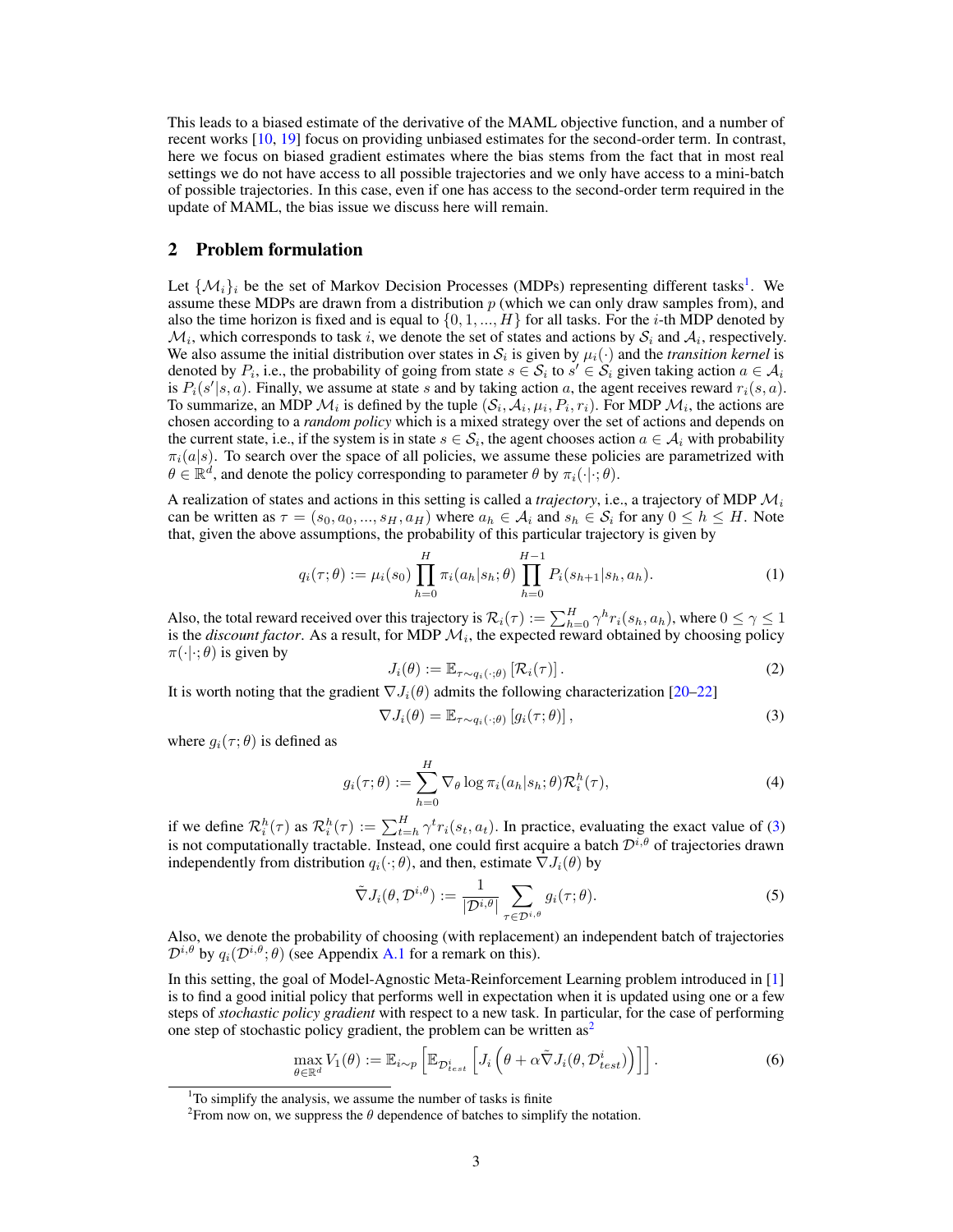Note that by solving this problem we find an initial policy (Meta-policy) that in expectation performs well if we evaluate the output of our procedure after running one step of stochastic policy gradient on this initial policy for a new task.

This formulation can be extended to the setting with more than one step of stochastic policy gradient as well. To state the problem formulation in this case, let us first define  $\Psi_i$  which is an operator that takes model  $\theta$  and batch  $\mathcal{D}^i$  as input and performs one step of stochastic gradient policy at point  $\theta$ and with respect to function  $J_i$  and batch  $\mathcal{D}^i$ , i.e.,  $\Psi_i(\theta, \mathcal{D}^i) := \theta + \alpha \tilde{\nabla} J_i(\theta, \mathcal{D}^i)$ . Now, we extend problem [\(6\)](#page-2-3) to the case where we are looking for an initial point which performs well on expectation after it is updated with  $\zeta$  steps of stochastic policy gradient with respect to a new MDP drawn from distribution p. This problem can be written as

<span id="page-3-2"></span>
$$
\max_{\theta \in \mathbb{R}^d} V_{\zeta}(\theta) := \mathbb{E}_{i \sim p} \bigg[ \mathbb{E}_{\{\mathcal{D}_{test,\iota}^i\}_{i=1}^{\zeta}} \big[ J_i \big( \Psi_i(\dots(\Psi_i(\theta, \mathcal{D}_{test,1}^i) \dots), \mathcal{D}_{test,\zeta}^i) \big) \big] \bigg],\tag{7}
$$

where the operator  $\Psi_i$  is applied  $\zeta$  times inside the expectation. In this paper, we establish convergence properties of policy gradient methods for both single step and multiple steps of stochastic gradient cases, but for simplicity in the main text we focus on the single step case.

# 2.1 Second-order information of the expected reward

Due to the inner gradient in  $V_1(\theta)$ , i.e., the objective function of the MAML problem in [\(6\)](#page-2-3), the gradient of the function  $V_1(\theta)$  requires access to the second-order information of the expected reward function  $J(\theta)$ . To facilitate further analysis, in this subsection we formally present a characterization of expected reward Hessian and its unbiased estimate over a batch of trajectories. In particular, the expected reward Hessian  $\nabla^2 J_i(\theta)$  is given by (see [\[22\]](#page-10-9) for more details)

$$
\nabla^2 J_i(\theta) = \mathbb{E}_{\tau \sim q_i(\cdot; \theta)} \left[ u_i(\tau; \theta) \right], \quad u_i(\tau; \theta) := \nabla_{\theta} \nu_i(\tau; \theta) \nabla_{\theta} \log q_i(\tau; \theta)^\top + \nabla_{\theta}^2 \nu_i(\tau; \theta) \tag{8}
$$

where  $\nu_i(\tau;\theta)$  is given by  $\nu_i(\tau;\theta) := \sum_{h=0}^H \log \pi_i(a_h|s_h;\theta) \mathcal{R}_i^h(\tau)$ .

Recall that the reward function is defined as  $\mathcal{R}_i^h(\tau) := \sum_{t=h}^H \gamma^t r_i(s_t, a_t)$ . It is worth noting that based on the expression in [\(4\)](#page-2-4) we can write  $g_i(\tau; \theta) = \nabla_{\theta} \nu_i(\tau; \theta)$ .

<span id="page-3-1"></span>Similar to policy gradient, policy Hessian can be estimated over a batch of trajectories  $\mathcal{D}^i$  independently drawn with respect to  $q_i(j\theta)$ . Specifically, for a given dataset  $\mathcal{D}^i$ , we can define  $\tilde{\nabla}^2 J_i(\theta, \mathcal{D}^i)$ 

<span id="page-3-0"></span>
$$
\tilde{\nabla}^2 J_i(\theta, \mathcal{D}^i) := \frac{1}{|\mathcal{D}^i|} \sum_{\tau \in \mathcal{D}^i} u_i(\tau; \theta)
$$
\n(9)

as an unbiased estimator of the Hessian  $\nabla^2 J_i(\theta)$ . We will use the expressions for the Hessian  $\nabla^2 J_i(\theta)$  in [\(8\)](#page-3-0) and the Hessian approximation  $\tilde{\nabla}^2 J_i(\theta, \mathcal{D}^i)$  in [\(9\)](#page-3-1) to introduce our proposed method for solving the Meta-RL problem in [\(6\)](#page-2-3) and its generalized version in [\(7\)](#page-3-2).

# 3 Model-agnostic meta reinforcement learning

In this section, we first propose a method to solve the stochastic gradient-based MAML Reinforcement Learning problem introduced in [\(6\)](#page-2-3). Then, we discuss how to extend the proposed method to the setting that we solve a multi-step MAML problem as introduced in [\(7\)](#page-3-2). We close the section by discussing the differences between our proposed method and the Meta-RL method proposed in [\[1\]](#page-9-0) and clarify why these two methods are solving two different problems.

#### 3.1 MAML for stochastic meta-RL

Our goal in this section is to propose an efficient method for solving the stochastic Meta-RL problem in [\(6\)](#page-2-3). To do so, we propose a stochastic gradient MAML method for Meta-Reinforcement Learning (SG-MRL) that aims at solving problem [\(6\)](#page-2-3) by following the update of stochastic gradient descent for the objective function  $V_1(\theta)$ . To achieve this goal one need to find an unbiased estimator of the gradient  $\nabla V_1(\theta)$  which in some MAML settings is not trivial (for more details see Section 4.1 in [\[14\]](#page-10-2)), but we show that for problem [\(6\)](#page-2-3) an unbiased estimate of  $\nabla V_1(\theta)$  can be efficiently computed.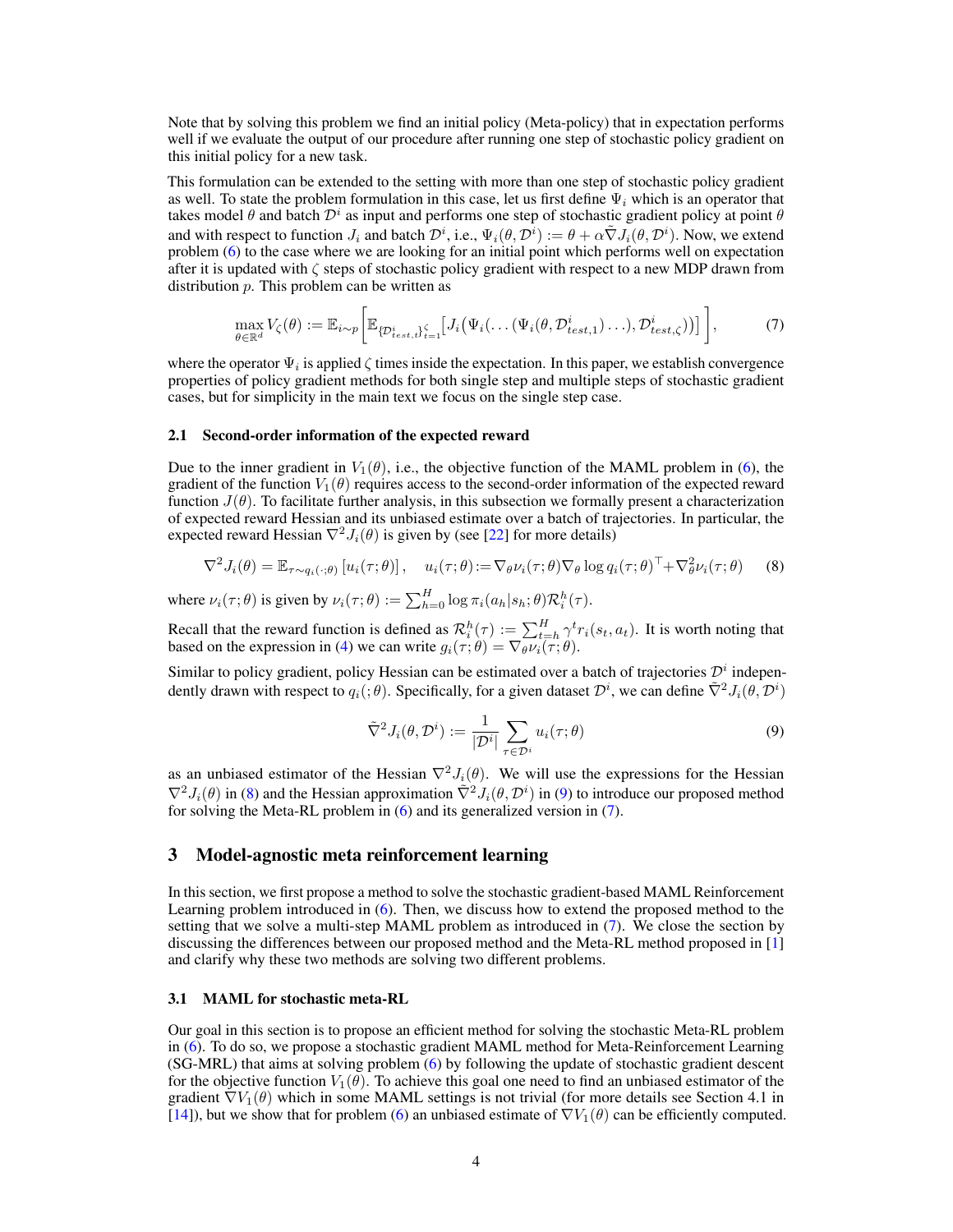Let us start by pointing out that the gradient of the function  $V_1(\theta)$  defined in [\(6\)](#page-2-3) is given by

$$
\nabla V_1(\theta) = \nabla_{\theta} \left[ \mathbb{E}_i \, \mathbb{E}_{\mathcal{D}_{test}^i} \left[ J_i \left( \theta + \alpha \tilde{\nabla} J_i(\theta, \mathcal{D}_{test}^i) \right) \right] \right] = \mathbb{E}_i \mathbb{E}_{\mathcal{D}_{test}^i} \left[ (I + \alpha \tilde{\nabla}^2 J_i(\theta, \mathcal{D}_{test}^i)) \right] \times \nabla J_i(\theta + \alpha \tilde{\nabla} J_i(\theta, \mathcal{D}_{test}^i)) + J_i(\theta + \alpha \tilde{\nabla} J_i(\theta, \mathcal{D}_{test}^i)) \sum_{\tau \in \mathcal{D}_{test}^i} \nabla_{\theta} \log \pi_i(\tau; \theta) \right]
$$
(10)

with the convention that for  $\tau = (s_0, a_0, ..., s_H, a_H)$  we define  $\pi_i(\tau; \theta)$  as

<span id="page-4-2"></span><span id="page-4-0"></span>
$$
\pi_i(\tau;\theta) := \prod_{h=0}^H \pi_i(a_h|s_h;\theta).
$$
\n(11)

Recall that the expected reward function  $J_i(\theta)$  and its gradient  $\nabla J_i(\theta)$  are defined in [\(2\)](#page-2-5) and [\(3\)](#page-2-1), respectively, and  $\tilde\nabla J_i(\theta, \mathcal{D}_{test}^i)$  and  $\tilde\nabla^2 J_i(\theta, \mathcal{D}_{test}^i)$  are the stochastic estimates of the gradient and Hessian corresponding to  $J_i(\hat{\theta})$  that are formally defined in [\(5\)](#page-2-6) and [\(9\)](#page-3-1), respectively.

Note that the first term in the definition of  $\nabla V_1(\theta)$  in [\(10\)](#page-4-0), i.e.,  $(I + \alpha \tilde{\nabla}^2 J_i(\theta, \mathcal{D}_{test}^i)) \nabla J_i(\theta +$  $\alpha \tilde{\nabla} J_i(\theta, \mathcal{D}_{test}^i)$ , is the term that gives the gradient of an MAML problem (see, e.g., [\[16\]](#page-10-4)), while the second term, i.e.,  $J_i(\theta + \alpha \tilde{\nabla} J_i(\theta, \mathcal{D}_{test}^i)) \sum_{\tau \in \mathcal{D}_{test}^i} \nabla_{\theta} \log \pi_i(\tau; \theta)$ , is specific to the RL setting since the probability distribution  $p_i$  itself depends on the parameter  $\theta$ . For more details regarding the derivation  $\nabla V_{\zeta}(\theta)$  for any  $\zeta \geq 1$ , we refer the reader to Appendix [C.](#page-14-0)

We solve the optimization problem in [\(6\)](#page-2-3) by using gradient ascent step to update the parameter  $\theta$ , i.e., following the update  $\theta_{k+1} = \theta_k + \beta \nabla V_1(\theta_k)$  at iteration k. However, computing the gradient  $\nabla V_1(\theta_k)$  may not be tractable in many cases due to the large number of tasks and the size of the action and state spaces. In our proposed SG-MRL method we therefore replace the gradient  $\nabla V_1(\theta_k)$ with its estimate computed as follows: At iteration  $k + 1$ , we first choose a subset  $B_k$  of the tasks (MDPs), where each task is drawn independently from the probability distribution  $p$ . The SG-MRL outlined in Algorithm [1](#page-5-0) is implemented at two levels: (i) inner loop and (ii) outer loop. In the inner loop, for each task  $\mathcal{T}_i$  with  $i \in \mathcal{B}_k$ , we draw a batch of trajectories  $\mathcal{D}_{in}^i$  according to  $q_i(\cdot; \theta_k)$  to compute the stochastic gradient  $\tilde{\nabla}J_i(\theta_k, \mathcal{D}_{in}^i)$  as defined in Section [2.](#page-2-7) This estimate is then used to compute a model  $\theta_{k+1}^i$  corresponding to task  $\mathcal{T}_i$  by a single iteration of stochastic policy gradient,

<span id="page-4-1"></span>
$$
\theta_{k+1}^i = \theta_k + \alpha \tilde{\nabla} J_i(\theta_k, \mathcal{D}_{in}^i). \tag{12}
$$

For simplicity, we assume that the size of  $\mathcal{B}_k$  is equal to B for all k, and the size of dataset  $\mathcal{D}_{in}^i$  is fixed for all tasks and at each iteration, and we denote it by  $D_{in}$ .

In the outer loop, we compute the next iterate  $\theta_{k+1}$  using the iterates  $\{\theta_{k+1}^i\}_{i \in \mathcal{B}_k}$  that are computed in the inner loop. In particular, we follow the update  $\theta_{k+1} = \theta_k + \beta \tilde{\nabla} V_1(\theta_k)$ , where

$$
\tilde{\nabla}V_{1}(\theta_{k}) := \frac{1}{B} \sum_{i \in \mathcal{B}_{k}} \left[ (I + \alpha \tilde{\nabla}^{2} J_{i}(\theta_{k}, \mathcal{D}_{in}^{i})) \tilde{\nabla}J_{i}(\theta_{k} + \alpha \tilde{\nabla}J_{i}(\theta_{k}, \mathcal{D}_{in}^{i}), \mathcal{D}_{o}^{i}) + \tilde{J}_{i} \left( \theta_{k} + \alpha \tilde{\nabla}J_{i}(\theta_{k}, \mathcal{D}_{in}^{i}), \mathcal{D}_{o}^{i} \right) \sum_{\tau \in \mathcal{D}_{in}^{i}} \nabla_{\theta} \log \pi_{i}(\tau; \theta_{k}) \right]
$$
\n(13)

in which  $\tilde{\nabla}^2 J_i(\theta_k, \mathcal{D}_{in}^i)$  is policy Hessian estimate defined in [\(9\)](#page-3-1) and for each task  $\mathcal{T}_i$ , the dataset  $\mathcal{D}_o^i$ is a new batch of trajectories that are drawn based on the probability distribution  $q_i(\cdot; \theta_{k+1}^i)$ ; Again, for simplicity, we assume that the size of dataset  $\mathcal{D}_o^i$  is fixed for all tasks and at each iteration denoted by  $D<sub>o</sub>$ . SG-MRL is summarized in Algorithm [1.](#page-5-0)

It can be verified that if all the gradients and Hessians in SG-MRL update were exact, then the outcome of the update of SG-MRL would be equivalent to the outcome of gradient ascent update for the function  $V_1$ , i.e.,  $\theta_{k+1} = \theta_k + \beta \nabla V_1(\theta_k)$ . Note that by computing the expected value of  $\tilde{\nabla}V_1(\theta_k)$  first with respect to the random set  $\mathcal{D}_o^i$ , then with respect to  $\mathcal{D}_{in}$ , and finally with respect to  $\mathcal{B}_k$ , we obtain that  $\mathbb{E}[\nabla V_1(\theta_k)] = \nabla V_1(\theta_k)$ . Therefore, the stochastic gradient  $\nabla V_1(\theta_k)$  is an unbiased estimator of the gradient  $\nabla V_1(\theta_k)$ .

The SG-MRL method can also be extended and used for solving the multi-step MAML problem defined in [\(7\)](#page-3-2). To do so, at each iteration, we first perform  $\zeta$  steps of policy stochastic gradient in the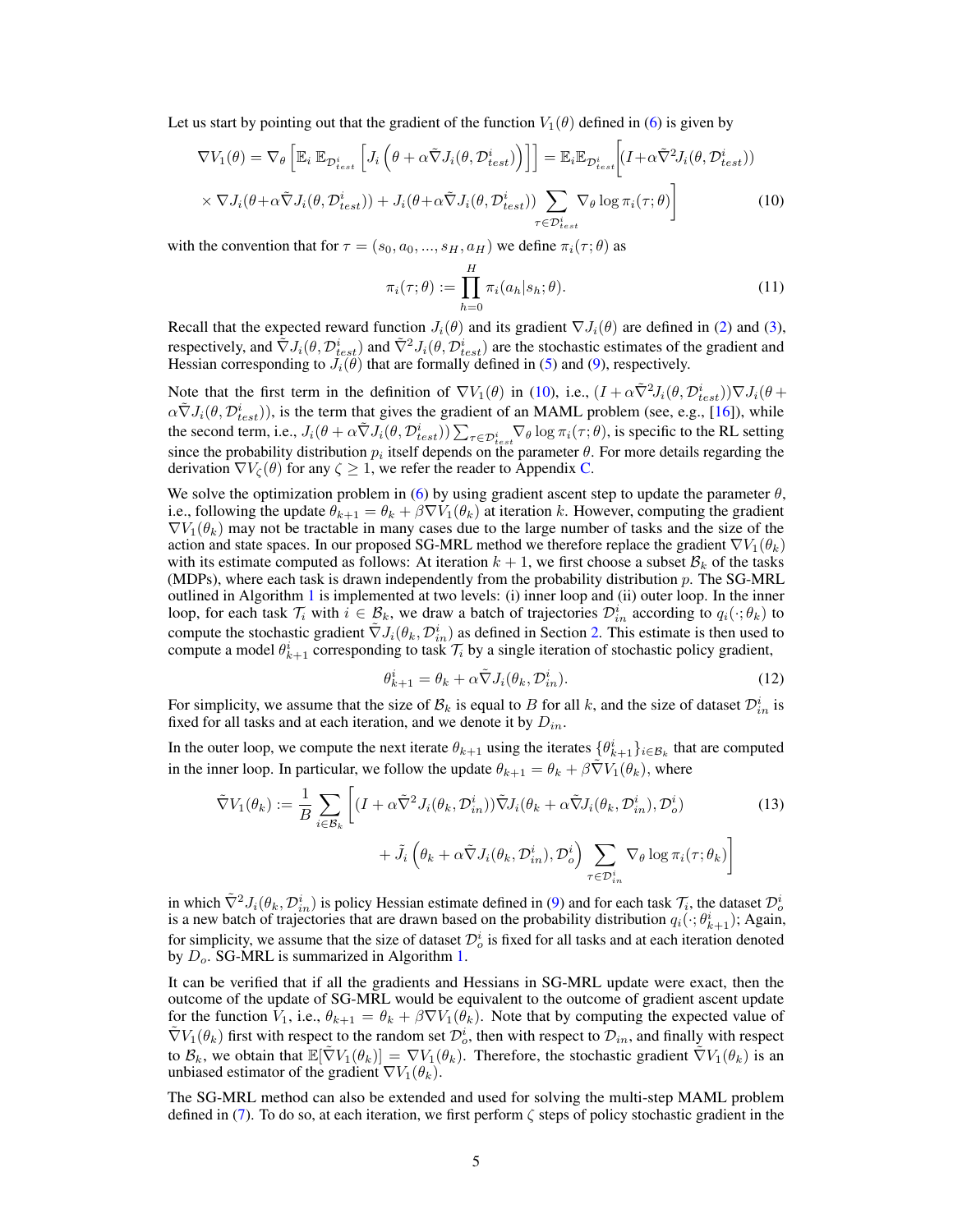Algorithm 1: Proposed SG-MRL method for Meta-RL

<span id="page-5-0"></span>**Input:**Initial iterate  $\theta_0$ repeat Draw a batch of i.i.d. tasks  $\mathcal{B}_k \subseteq \mathcal{I}$  with size  $B = |\mathcal{B}_k|$ ; for all  $\mathcal{T}_i$  with  $i \in \mathcal{B}_k$  do Sample a batch of trajectories  $\mathcal{D}_{in}^i$  w.r.t.  $q_i(\cdot; \theta_k)$ ; Set  $\theta_{k+1}^i = \theta_k + \alpha \tilde{\nabla} J_i(\theta_k, \mathcal{D}_{in}^i);$ end for Sample a batch of trajectories  $\mathcal{D}_o^i$  w.r.t.  $q_i(\cdot; \theta_{k+1}^i);$ Set  $\theta_{k+1} = \theta_k$  $+\frac{\beta}{L}$ B  $\sum$  $i \in \mathcal{B}_k$  $\left(\; \left( I+\alpha \tilde{\nabla}^{2} J_{i}(\theta _{k},\mathcal{D}_{in}^{i})\right) \tilde{\nabla} J_{i}\left(\theta _{k+1}^{i},\mathcal{D}_{o}^{i}\right)+\right.$ Additional term in SG-MRL  $\widetilde{J}_i\left(\theta_{k+1}^i,\mathcal{D}_o^i\right) \ \ \sum \ \nabla_\theta \log \pi_i(\tau;\theta_k)$  $\tau{\in}{\mathcal D}_{i\,n}^i$  $\nabla_{\theta} \log \pi_i(\tau; \theta_k)$  $k \leftarrow k + 1$ until not done

inner loop, and then take one step of stochastic gradient ascent with respect to an unbiased estimator of  $\nabla V_{\zeta}(\theta)$ . More details on the implementation of SG-MRL for that case is provided in Appendix [C.](#page-14-0)

#### 3.2 Comparing SG-MRL with other model-agnostic meta-RL methods

In this section, we discuss the difference between our SG-MRL method and recent Meta-RL methods. In particular, we focus on the MAML method in [\[1\]](#page-9-0) for solving RL problems. Before discussing the differences between these two methods, let us first recap the update of the MAML method in [\[1\]](#page-9-0).

The main formulation proposed in [\[1\]](#page-9-0) which was followed in other works such as [\[10\]](#page-9-2) is slightly different from the one in this paper as they assume the agent has access to the *exact gradient* of the new task, and hence, they consider the following MAML problem

<span id="page-5-2"></span><span id="page-5-1"></span>
$$
\max_{\theta \in \mathbb{R}^d} \hat{V}_1(\theta) := \mathbb{E}_{i \sim p} \left[ J_i \left( \theta + \alpha \nabla J_i(\theta) \right) \right]. \tag{14}
$$

As mentioned, the main difference between  $(6)$  and  $(14)$  is that the former tries to find a good initial policy that leads to a good solution after running one step of *stochastic gradient ascent*, while the latter finds an initial policy that produces a good policy after running one step of *gradient ascent*.

Remark 1. *Problems in* [\(6\)](#page-2-3) *and* [\(14\)](#page-5-1) *are both valid formulations for Meta-RL. In practice, however, it is often computationally intractable to evaluate the exact gradient of the expected reward and we often have only access to its stochastic gradient. Hence, it might be more practical to solve* [\(6\)](#page-2-3) *instead of* [\(14\)](#page-5-1) *as it finds an initial policy that performs well after running one step of stochastic gradient, unlike* [\(14\)](#page-5-1) *that finds a policy that performs well after running one step of gradient update.*

In a nutshell, the MAML method proposed in [\[1\]](#page-9-0) tries to solve the problem in [\(14\)](#page-5-1) by following the update of stochastic gradient ascent for the objective function  $\hat{V}_1(\theta)$ . To be more precise, note that the gradient of the loss function  $\hat{V}_1(\theta)$  defined in [\(14\)](#page-5-1) can be expressed as

$$
\nabla \hat{V}_1(\theta) = \nabla_{\theta} \mathbb{E}_{i \sim p} \left[ J_i \left( \theta + \alpha \nabla J_i(\theta) \right) \right] = \mathbb{E}_{i \sim p} \left[ \left( I + \alpha \nabla^2 J_i(\theta) \right) \nabla J_i \left( \theta + \alpha \nabla J_i(\theta) \right) \right]. \tag{15}
$$

Note that the expression for the gradient of  $\hat{V}_1(\theta)$  in [\(15\)](#page-5-2) is different from the expression for the gradient of  $V_1(\theta)$  in [\(10\)](#page-4-0). In particular, the extra term  $J_i(\theta + \alpha \tilde{\nabla} J_i(\theta, \mathcal{D}_{test}^i)) \sum_{\tau \in \mathcal{D}_{test}^i} \nabla_{\theta} \log \pi_i(\tau; \theta)$ that appears in [\(15\)](#page-5-2) is caused by the fact that we use stochastic gradients in the definition of the function  $V_1(\theta)$ , while exact gradients are used in the definition of  $\hat{V}_1(\theta)$ .

Considering the expression for the gradient of  $\hat{V}_1(\theta)$  in [\(15\)](#page-5-2), a natural approach to approximate  $\nabla \hat{V}_1(\theta)$  is to replace the gradients and Hessians corresponding to the expected reward  $J_i(\theta)$  by their stochastic approximations. In other words, one can use the approximation  $\tilde{\nabla}\hat{V}_1(\theta_k)$  which is defined as the average over  $(I + \alpha \tilde{\nabla}^2 J_i(\theta_k, \mathcal{D}_{in}^i)) \tilde{\nabla} J_i(\theta_k + \alpha \tilde{\nabla} J_i(\theta_k, \mathcal{D}_{in}^i), \mathcal{D}_o^i)$  for all  $i \in \mathcal{B}_k$ , i.e.,

<span id="page-5-3"></span>
$$
\tilde{\nabla}\hat{V}_1(\theta_k) := \frac{1}{B} \sum_{i \in \mathcal{B}_k} \left( I + \alpha \tilde{\nabla}^2 J_i(\theta_k, \mathcal{D}_{in}^i) \right) \tilde{\nabla} J_i \left( \theta_k^i, \mathcal{D}_o^i \right)
$$
(16)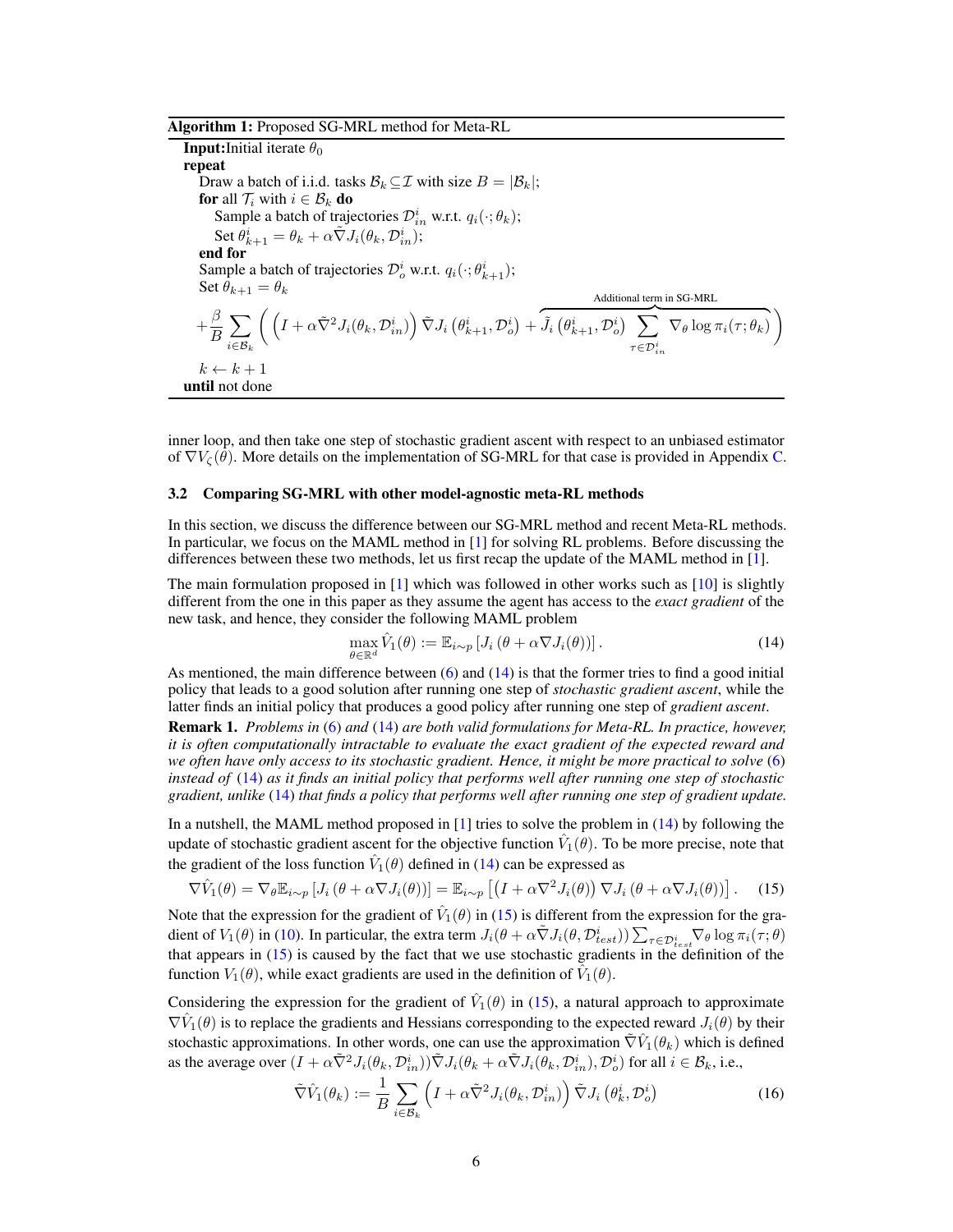where  $\theta_k^i := \theta_k + \alpha \tilde{\nabla} J_i(\theta_k, \mathcal{D}_{in}^i)$ . Here the procedure for computing the sample sets  $\mathcal{D}_{in}^i$  and  $\mathcal{D}_{o}^i$  is the same as the one in SG-MRL. Once  $\tilde{\nabla} \hat{V}_1(\theta_k)$  is computed the new variable  $\theta_{k+1}$  can be computed by following the update of stochastic gradient ascent, i.e.,  $\theta_{k+1} = \theta_k + \beta \tilde{\nabla} \hat{V}_1(\theta_k)$ . The description of the Meta-RL method in [\[1\]](#page-9-0) and its implementation at two levels (inner and outer) is similar to the one in Algorithm [1,](#page-5-0) except the highlighted additional term which is not included in MAML update.

Note that the gradient estimate  $\tilde{\nabla}\hat{V}_1(\theta_k)$  in [\(16\)](#page-5-3) is a *biased* estimate of the exact gradient  $\nabla\hat{V}_1(\theta_k)$ defined in [\(15\)](#page-5-2). This is due to the fact that  $\tilde{\nabla}J_i(\theta_k + \alpha \tilde{\nabla}J_i(\theta_k, \mathcal{D}_{in}^i), \mathcal{D}_o^i)$  is a biased estimate of  $\nabla J_i(\theta + \alpha \nabla J_i(\theta))$  because of the term  $\tilde{\nabla} J_i(\theta_k, \mathcal{D}_{in}^i)$  inside it. In other words, MAML method proposed by [\[1\]](#page-9-0) uses a biased estimate of the gradient in this case. Note that, in general optimization analyses, when we have access to biased gradient estimators, even with diminishing or small stepsize, we might only converge to a neighborhood of the optimal solution, where the radius of our convergence depends on the bias. To resolve this issue, one needs to control the bias in the gradient directions and lower the bias as time progresses using some debiasing techniques. For instance, the work in [\[23\]](#page-10-10) studies this problem in detail for debiasing MAML in the supervised learning setting.

On the other hand, our proposed SG-MRL method does not suffer from this issue since computing an unbiased estimator of the gradient for the objective function considered in [\(6\)](#page-2-3) is relatively simple. In fact, in the following section, we show that SG-MRL is provably convergent and characterize its complexity to find an approximate first-order stationary point of [\(6\)](#page-2-3) and its generalized version defined in [\(7\)](#page-3-2).

## 4 Theoretical results

In this section, we study the convergence properties of the proposed SG-MRL method and characterize its overall complexity for finding a policy that satisfies the first-order optimality condition for the objective function  $V_{\mathcal{C}}(\theta)$  defined in [\(7\)](#page-3-2). To do so, we first formally define the first-order optimality condition that we aim to achieve.

**Definition 1.** A random vector  $\theta_{\epsilon} \in \mathbb{R}^d$  is called an  $\epsilon$ -approximate first-order stationary point *(FOSP) for problem* [\(7\)](#page-3-2) *if it satisfies*  $\mathbb{E}[\|\nabla V_{\zeta}(\theta_{\epsilon})\|] \leq \epsilon$ .

We next state the main assumptions that we use to derive our results.

<span id="page-6-2"></span>**Assumption 1.** *The reward functions*  $r_i$  *are nonnegative and uniformly bounded, i.e., there exists a*  $constant$   $R$  such that for any task  $i$ , state  $s \in \mathcal{S}_i$ , and action  $a \in \mathcal{A}_i$ , we have  $0 \leq r_i(a|s) \leq R$ .

<span id="page-6-0"></span>**Assumption 2.** There exist constants G and L such that for any i and for any state  $s \in \mathcal{S}_i$ , action  $a \in \mathcal{A}_i$ , and parameter  $\theta \in \mathbb{R}^d$ , we have  $\|\nabla_\theta \log \pi_i(a|s;\theta)\| \leq G$  and  $\|\nabla^2_\theta \log \pi_i(a|s;\theta)\| \leq L$ .

Both assumptions are customary in the policy gradient literature and have been used in other papers to obtain convergence guarantees for policy gradient methods [\[24,](#page-10-11) [22,](#page-10-9) [25\]](#page-10-12).

<span id="page-6-1"></span>**Assumption 3.** *There exists a constant*  $\rho$  *such that for any i and for any state*  $s \in S_i$ *, action*  $a \in A_i$ *,* and parameters  $\theta_1, \theta_2 \in \mathbb{R}^d$ , we have  $\|\nabla^2_{\theta} \log \pi_i(a|s; \theta_1) - \nabla^2_{\theta} \log \pi_i(a|s; \theta_2)\| \leq \rho \|\theta_1 - \theta_2\|.$ 

This assumption is also customary in the analysis of MAML-type algorithms [\[14,](#page-10-2) [16\]](#page-10-4). In particular, in Appendix  $\overline{B}$  $\overline{B}$  $\overline{B}$  we provide more insight into the conditions in Assumptions [2](#page-6-0) and [3](#page-6-1) by focusing on the special case of *softmax policy parametrization*.

#### 4.1 Convergence of SG-MRL

Next, we study the convergence of our proposed SG-MRL for solving the Model-Agnostic Meta-Reinforcement Learning problem in [\(7\)](#page-3-2). To do so, we show two important intermediate results. First, we show that the function  $V_{\zeta}(\theta)$  is smooth. Second, we show the unbiased estimator of the gradient  $\nabla V_{\zeta}(\theta)$  denoted by  $\nabla V_{\zeta}(\theta_k)$  has a bounded norm. Building on these two results, we will derive the convergence of SG-MRL. To prove these two intermediate results, we first state the following lemma on the Lipschitz property of the expected reward function  $J_i$  and its first and second derivatives for any MDP  $\mathcal{M}_i$ . This lemma not only plays a key role in our analysis, but also can be of independent interest in general for analyzing meta-reinforcement learning algorithms.

<span id="page-6-3"></span>**Lemma 1.** Recall the definitions of  $g_i(\tau;\theta)$  in [\(4\)](#page-2-4) and  $u_i(\tau;\theta)$  in [\(8\)](#page-3-0) for trajectory  $\tau \in (\mathcal{S}_i \times \mathcal{A}_i)^{H+1}$  $\alpha$  *and policy parameter*  $\theta \in \mathbb{R}^d$ . If Assumptions [1](#page-6-2)[-3](#page-6-1) hold, then for any MDP  $\mathcal{M}_i$  we have: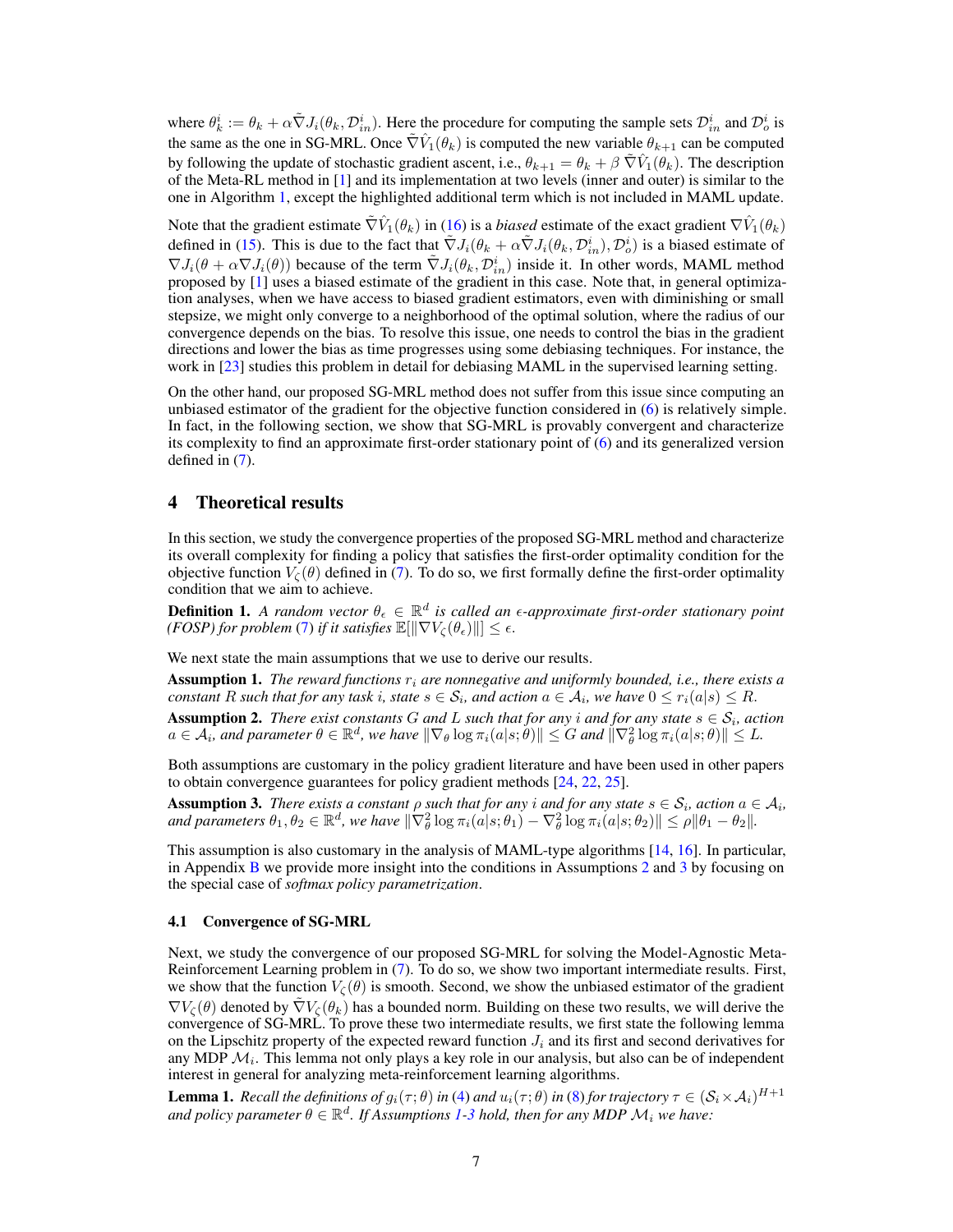*i) For any*  $\tau$  *and*  $\theta$ *, we have*  $||g_i(\tau;\theta)|| \leq \eta_G := \frac{GR}{(1-\gamma)^2}$ . As a consequence,  $\|\nabla J_i(\theta)\|, \|\tilde\nabla J_i(\theta, \mathcal{D}^i)\| \leq \eta_G$  for any  $\theta$  and any batch of trajectories  $\mathcal{D}^i$ . Further, this implies that  $J_i(.)$  *is smooth with parameter*  $\eta_G$ .

*ii)* For any  $\tau$  and  $\theta$ , we have  $||u_i(\tau;\theta)|| \leq \eta_H := \frac{((H+1)G^2+L)R}{(1-\gamma)^2}$  $\frac{(-1)(G^{2}+L)R}{(1-\gamma)^{2}}$ . As a consequence,  $\|\nabla^2 J_i(\theta)\|, \|\tilde{\nabla}^2 J_i(\theta, \mathcal{D}^i)\| \leq \eta_H$  *for any*  $\theta$  *and any batch of trajectories*  $\mathcal{D}^i$ *. Further, this implies that*  $\nabla J_i(.)$  *is smooth with parameter*  $\eta_H$ *.* 

 $\bf{\ddot{iii}}$ ) For any batch of trajectories  $\mathcal{D}^i$ ,  $\tilde{\nabla}^2 J_i(\theta,\mathcal{D}^i)$  is smooth with parameter  $\eta_\rho:=\frac{(2(H+1)GL+\rho)R}{(1-\gamma)^2}$  $\frac{+1}{(1-\gamma)^2}$ .

By exploiting the results in Lemma [1,](#page-6-3) we can prove the promised results on the Lipschitz property of  $\nabla V_{\zeta}(\theta)$  as well as boundedness of its unbiased estimator  $\tilde{\nabla}V_{\zeta}(\theta)$ . In the following proposition, due to space limitation and for the the ease of notation we only state the result for the case that  $\zeta = 1$ ; however, the general version of these results along with their proofs are available in Appendix [F.](#page-18-0)

<span id="page-7-0"></span>**Proposition 1.** *Consider the objective function*  $V_1$  *defined in* [\(6\)](#page-2-3) *for the case that*  $\alpha \in (0, 1/\eta_H]$ *where*  $\eta_H$  *is given in Lemma [1.](#page-6-3) Suppose that the conditions in Assumptions [1-](#page-6-2)[3](#page-6-1) are satisfied. Then,* 

*i*)  $V_1(\theta)$  *is smooth with parameter* 

$$
L_V := \alpha \eta_\rho \eta_G + 4\eta_H + 8RD_{in}(H+1)(L+D_{in}G^2(H+1))\tag{17}
$$

*where*  $\eta_G$  *and*  $\eta_\rho$  *are defined in Lemma [1.](#page-6-3)* 

 $i$ *ii) For any choices of*  $\mathcal{B}_k$ *,*  $\{\mathcal{D}_o^i\}_i$  *and*  $\{\mathcal{D}_{in}^i\}_i$ *, the norm of stochastic gradient*  $\tilde{\nabla}V_1(\theta_k)$  *<i>defined in* [\(13\)](#page-4-1) *at iteration k is bounded above by* $\|\nabla V_1(\theta_k)\| \leq G_V := 2GR[(1-\gamma)^{-2} + D_{in}(H+1)].$ 

The smoothness parameter for the RL problem has been previously characterized (as an example see [\[22\]](#page-10-9)), but, to the best of our knowledge, this is the first result on the smoothness parameter of the meta-RL function. Proving Proposition [1](#page-7-0) is the main challenge in our analysis, since it establishes that our formulation satisfies the relevant assumptions needed for our main result in the next theorem.

<span id="page-7-1"></span>Now, we present our main result on the convergence of SG-MRL to a first-order stationary point for the Meta-reinforcement learning problem in defined [\(7\)](#page-3-2). We state our main result for the special case of  $\zeta = 1$ , but the general statement of the theorem along with its proof can be found in Appendix [G.](#page-21-0) **Theorem 1.** *Consider*  $V_1$  *defined in* [\(6\)](#page-2-3) *for the case that*  $\alpha \in (0, 1/\eta_H]$  *where*  $\eta_H$  *is defined in Lemma* [1.](#page-6-3) Suppose Assumptions [1](#page-6-2)[-3](#page-6-1) are satisfied, and recall the definitions of  $L_V$  and  $G_V$  from *Proposition* [1.](#page-7-0) Consider running SG-MRL (Algorithm [1\)](#page-5-0) with  $\beta \in (0, 1/L_V]$ . Then, for any  $1 > \epsilon > 0$ , SG-MRL finds a solution  $\theta_{\epsilon}$  such that  $\mathbb{E}[\|\nabla V_1(\theta_{\epsilon})\|^2] \leq \frac{2G_V^2 L_V \beta}{BD_o} + \epsilon^2$ , after running for at most  $\mathcal{O}(1) \frac{R}{\beta} \min \left\{ \frac{1}{\epsilon^2}, \frac{BD_o}{G_V^2 L_V \beta} \right\}$ o *iterations.*

<span id="page-7-2"></span>Next we characterize the complexity of SG-MRL for finding an  $\epsilon$ -first-order stationary point solution. **Corollary [1](#page-7-1).** *Suppose the hypotheses of Theorem 1 hold. Then, for any*  $\epsilon > 0$ , *SG-MRL achieves*  $\epsilon$ -first-order stationarity by setting: (i)  $\dot{B}D_o\geq 8G_V^2/\epsilon^2$  and  $\beta=1/L_V$  requiring  $\mathcal{O}(\epsilon^{-2})$  iterations *and computing*  $\mathcal{O}(\epsilon^{-2})$  *stochastic gradients per iteration; or (ii)*  $\beta = \mathcal{O}(\epsilon^{-2})$  *and*  $B\dot{D}_o = \mathcal{O}(1)$  $\omega$  *which requires*  $\mathcal{O}(\epsilon^{-4})$  *iterations and*  $\mathcal{O}(1)$  *stochastic gradient evaluations per iteration.* 

The conditions in Corollary [1](#page-7-2) identify two settings under which SG-MRL finds an  $\epsilon$ -FOSP after a finite number of iterations, abd both settings overall require  $\mathcal{O}(\epsilon^{-4})$  stochastic gradient evaluations. **Remark 2.** *While we mainly focused on the case*  $\zeta = 1$ *, we provide the general statement of the results for any* ζ *in the Appendix. Note that the downside of increasing* ζ *is that the smoothness parameter grows exponentially with respect to* ζ *(see Theorem [3\)](#page-18-1), which means that we need to take a smaller learning rate that leads to a slower convergence rate. However, on the positive side, by increasing* ζ *we train a model that better adapts to a new task.*

# <span id="page-7-4"></span>5 Numerical experiments

In this section, we empirically validate the proposed SG-MRL algorithm in larger-scale environments standard in modern reinforcement learning applications. The code is available online<sup>[3](#page-7-3)</sup>.

<span id="page-7-3"></span><sup>&</sup>lt;sup>3</sup>The code is available at <https://github.com/kristian-georgiev/SGMRL>.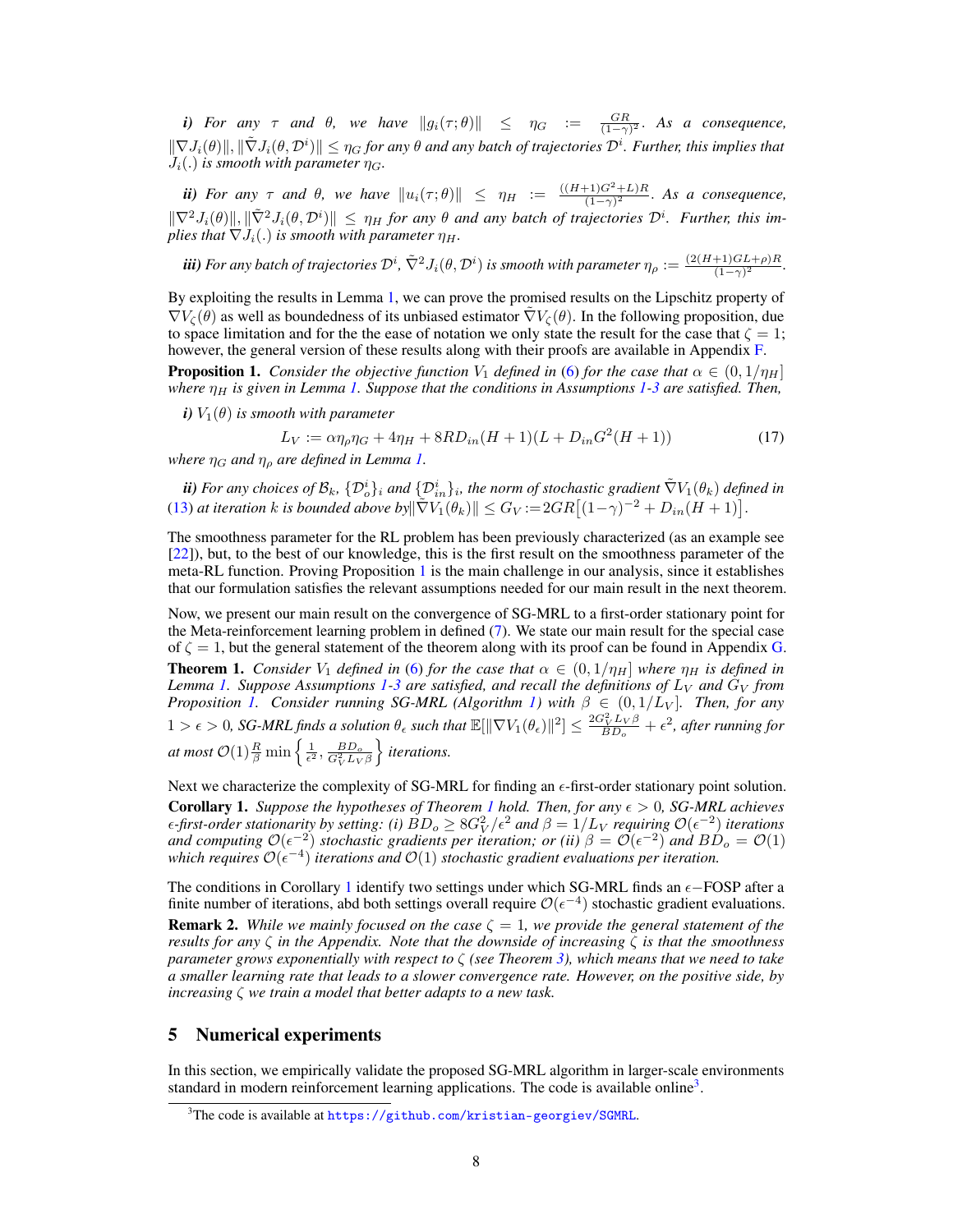<span id="page-8-1"></span>Table 1: Mean meta-test reward (negative square distance to goal location) of SG-MRL, MAML, and E-MAML after 1 adaptation step.

| Algorithm     | Meta-Test Reward    |
|---------------|---------------------|
| <b>SG-MRL</b> | $-16.901 \pm 0.699$ |
| MAML.         | $-17.767 \pm 0.106$ |
| E-MAML        | $-17.803 \pm 0.115$ |
|               |                     |

Table 2: The mean meta-test reward for SG-MRL and MAML on additional environments when trained and adapted with 1, 2, and 3 inner updates over 4 random seeds.

<span id="page-8-2"></span>

| environment                           | <b>SG-MRL</b> reward | <b>MAML</b> reward  |
|---------------------------------------|----------------------|---------------------|
| Half-Cheetah Random Direction, 1 step | $580.143 \pm 38.22$  | $465.624 \pm 54.07$ |
| Half-Cheetah Random Direction, 2 step | $580.203 \pm 33.63$  | $441.247 \pm 58.34$ |
| Half-Cheetah Random Direction, 3 step | $504.747 \pm 45.07$  | $477.086 \pm 64.71$ |
| Half-Cheetah Random Velocity, 1 step  | $-91.73 \pm 0.34$    | $-92.92 \pm 0.70$   |
| Half-Cheetah Random Velocity, 2 step  | $-52.64 \pm 6.86$    | $-56.71 \pm 6.73$   |
| Half-Cheetah Random Velocity, 3 step  | $-33.39 \pm 0.67$    | $-32.48 \pm 0.50$   |
| Swimmer Random Velocity, 1 step       | $118.77 \pm 9.99$    | $104.53 \pm 24.18$  |
| Swimmer Random Velocity, 2 step       | $134.57 \pm 1.67$    | $108.47 \pm 23.36$  |
| Swimmer Random Velocity, 3 step       | $110.91 \pm 12.56$   | $90.60 \pm 14.99$   |

We conduct two experiments: a 2D-navigation problem, and a more challenging locomotion problem simulated with the MuJoCo library [\[26\]](#page-10-13). For both experiments, we use a neural network policy with a standard feed-forward neural network and optimize it with vanilla policy gradient [\[27\]](#page-10-14). Further implementation details are outlined in Appendix [H.](#page-23-0)

All experiments were conducted in MIT's Supercloud [\[28\]](#page-10-15). Similar to FO-MAML proposed in [\[1\]](#page-9-0), we use first order implementation of SG-MRL. It is also worth noting that SG-MRL is straightforward to implement as a modification to MAML and requires no additional hyperparameter tuning. Also, SG-MRL does not reduce the scalability of MAML. In particular, across experiments, we benchmarked the clock time of SG-MRL against MAML and SG-MRL is consistently at most 1.05 times slower over the course of training. Next, we demonstrate the practicality of SG-MRL in modern deep reinforcement learning problems.

2D-navigation. We consider the problem of a point-mass agent navigating from the origin to a random goal location within a unit-size square centered at the origin  $([-0.5, 0.5] \times [-0.5, 0.5])$ . We consider the negative squared distance to the goal location as a reward. Observations consist of the position of the agent within the unit-size square. The action space comprises of all velocities with components clipped in the interval  $[-0.1, 0.1]$ . An example of a trajectory is illustrated in Figure [1.](#page-8-0) In Table [1,](#page-8-1) we compare the performance of SG-MRL against MAML [\[1\]](#page-9-0) and E-MAML [\[29\]](#page-11-0). We make a comparison with E-MAML since it has a similar spirit to our proposed SG-MRL method, but unlike the proposed algorithm, E-MAML is derived from heuristic arguments.



<span id="page-8-0"></span>Figure 1: Trajectories generated by policies trained with SG-MRL and MAML for the 2D-navigation problem.

Locomotion: MuJoCo environments. In addition to the 2D-navigation example, we provide a benchmark on a

more challenging set of tasks - MuJoCo's locomotion environments. We benchmark our algorithm against MAML on three different tasks and report the results in Table [2.](#page-8-2) The tasks involve learning to move in a goal direction (forward/backward), or reach a target velocity. We describe each task in more detail in Appendix [H.](#page-23-0)

# 6 Conclusion and future work

We studied MAML for RL problems, considering performing a few steps of stochastic policy gradient at test time. Given this formulation, we introduced SG-MRL, and discussed how it differs from the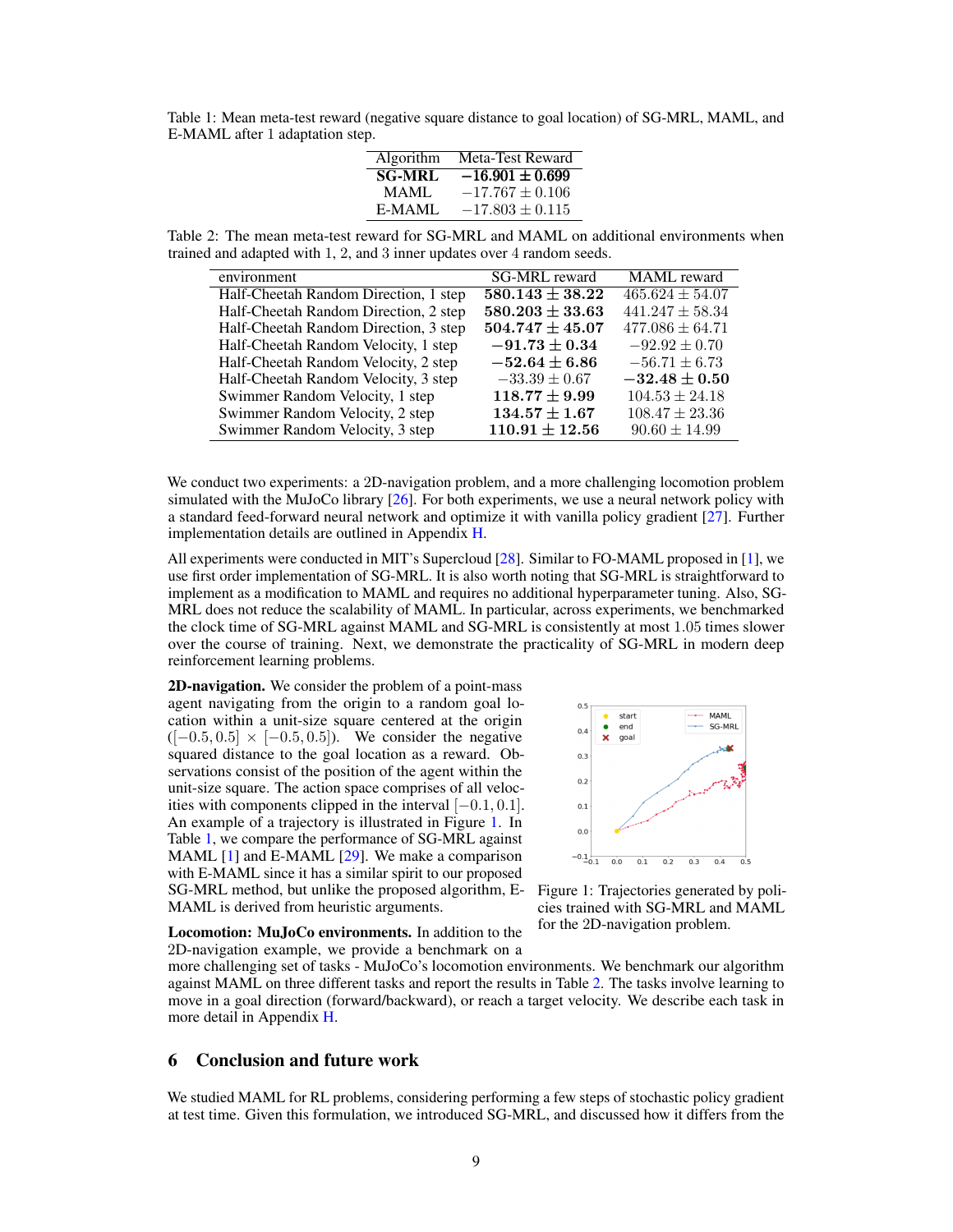original MAML algorithm in [\[1\]](#page-9-0). Further, we characterized the convergence of SG-MRL method in terms of gradient norm and under a set of assumptions on the policy and reward functions. Our results show that, for any  $\epsilon$ , SG-MRL achieves  $\epsilon$ -first-order stationarity, given that either the learning rate is small enough or the multiplication of task and outer loop batch sizes is sufficiently large.

A shortcoming of our analysis is the requirement on the boundedness of gradient norm (Assumption [2\)](#page-6-0). A natural extension of our work would be extending the theoretical results to the setting that gradient norm is possibly unbounded. Moreover, our results are limited to achieving first-order optimality, while one can exploit techniques for escaping from saddle points to obtain second-order stationarity.

## 7 Acknowledgment

Alireza Fallah acknowledges support from the Apple Scholars in AI/ML PhD fellowship and the MathWorks Engineering Fellowship. This research is sponsored by the United States Air Force Research Laboratory and the United States Air Force Artificial Intelligence Accelerator and was accomplished under Cooperative Agreement Number FA8750-19-2-1000. The views and conclusions contained in this document are those of the authors and should not be interpreted as representing the official policies, either expressed or implied, of the United States Air Force or the U.S. Government. The U.S. Government is authorized to reproduce and distribute reprints for Government purposes notwithstanding any copyright notation herein. This research of Aryan Mokhtari is supported in part by NSF Grant 2007668, ARO Grant W911NF2110226, the Machine Learning Laboratory at UT Austin, and the NSF AI Institute for Foundations of Machine Learning.

## References

- <span id="page-9-0"></span>[1] C. Finn, P. Abbeel, and S. Levine, "Model-agnostic meta-learning for fast adaptation of deep networks," in *Proceedings of the 34th International Conference on Machine Learning*, (Sydney, Australia), 06–11 Aug 2017.
- [2] Y. Duan, J. Schulman, X. Chen, P. L. Bartlett, I. Sutskever, and P. Abbeel, "Rl2: Fast reinforcement learning via slow reinforcement learning," *arXiv preprint arXiv:1611.02779*, 2016.
- [3] J. X. Wang, Z. Kurth-Nelson, D. Tirumala, H. Soyer, J. Z. Leibo, R. Munos, C. Blundell, D. Kumaran, and M. Botvinick, "Learning to reinforcement learn," *arXiv preprint arXiv:1611.05763*, 2016.
- [4] N. Mishra, M. Rohaninejad, X. Chen, and P. Abbeel, "A simple neural attentive meta-learner," *arXiv preprint arXiv:1707.03141*, 2017.
- [5] J. Rothfuss, D. Lee, I. Clavera, T. Asfour, and P. Abbeel, "Promp: Proximal meta-policy search," *arXiv preprint arXiv:1810.06784*, 2018.
- [6] J. X. Wang, Z. Kurth-Nelson, D. Kumaran, D. Tirumala, H. Soyer, J. Z. Leibo, D. Hassabis, and M. Botvinick, "Prefrontal cortex as a meta-reinforcement learning system," *Nature neuroscience*, vol. 21, no. 6, pp. 860–868, 2018.
- [7] A. Nagabandi, I. Clavera, S. Liu, R. S. Fearing, P. Abbeel, S. Levine, and C. Finn, "Learning to adapt in dynamic, real-world environments through meta-reinforcement learning," *arXiv preprint arXiv:1803.11347*, 2018.
- [8] K. Rakelly, A. Zhou, D. Quillen, C. Finn, and S. Levine, "Efficient off-policy metareinforcement learning via probabilistic context variables," *arXiv preprint arXiv:1903.08254*, 2019.
- <span id="page-9-1"></span>[9] T. Yu, D. Quillen, Z. He, R. Julian, K. Hausman, C. Finn, and S. Levine, "Meta-world: A benchmark and evaluation for multi-task and meta reinforcement learning," *arXiv preprint arXiv:1910.10897*, 2019.
- <span id="page-9-2"></span>[10] H. Liu, R. Socher, and C. Xiong, "Taming maml: Efficient unbiased meta-reinforcement learning," in *International Conference on Machine Learning*, pp. 4061–4071, 2019.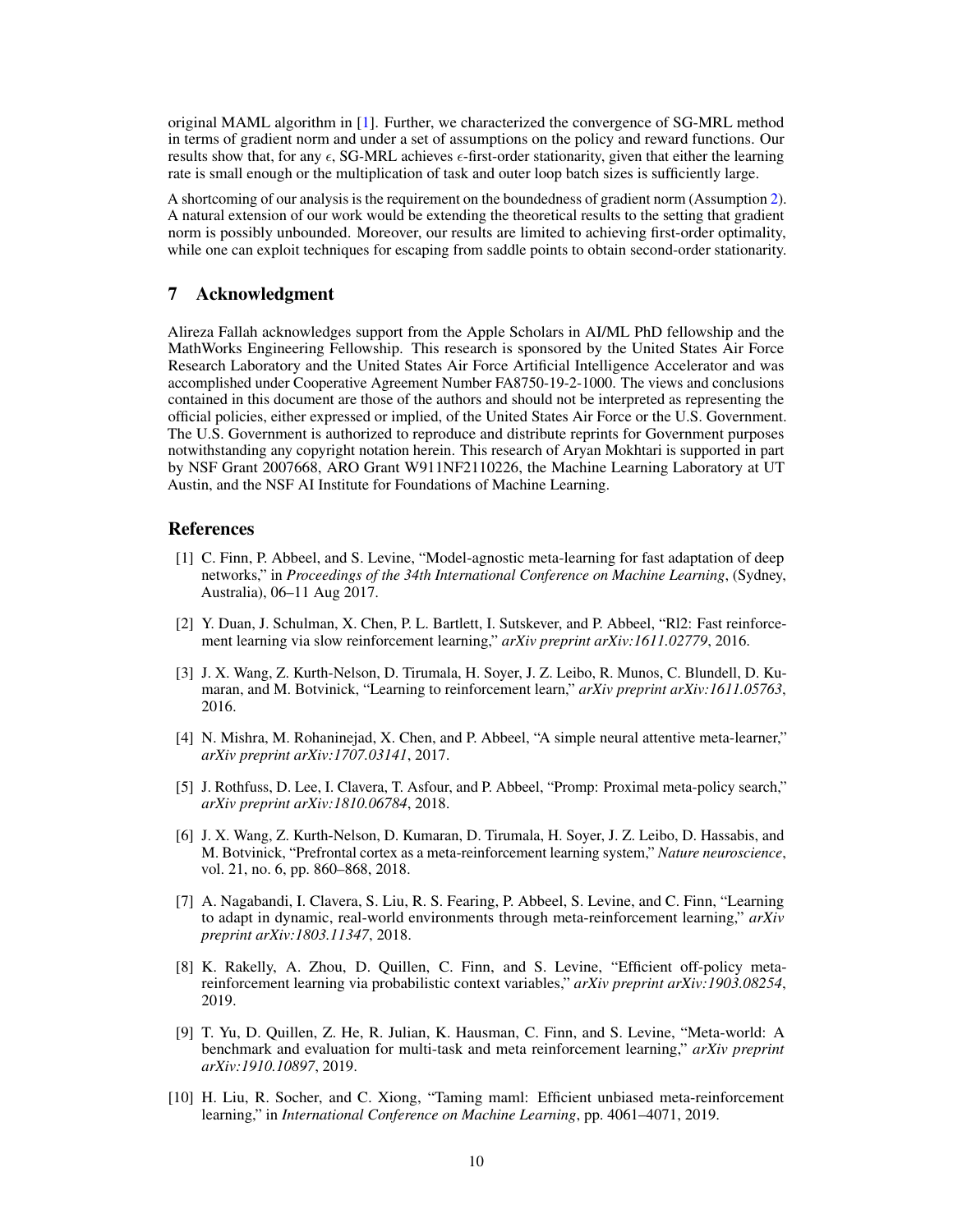- [11] R. Mendonca, A. Gupta, R. Kralev, P. Abbeel, S. Levine, and C. Finn, "Guided meta-policy search," in *Advances in Neural Information Processing Systems*, pp. 9653–9664, 2019.
- <span id="page-10-0"></span>[12] A. Gupta, R. Mendonca, Y. Liu, P. Abbeel, and S. Levine, "Meta-reinforcement learning of structured exploration strategies," in *Advances in Neural Information Processing Systems*, pp. 5302–5311, 2018.
- <span id="page-10-1"></span>[13] A. Rajeswaran, C. Finn, S. M. Kakade, and S. Levine, "Meta-learning with implicit gradients," in *Advances in Neural Information Processing Systems*, pp. 113–124, 2019.
- <span id="page-10-2"></span>[14] A. Fallah, A. Mokhtari, and A. Ozdaglar, "On the convergence theory of gradient-based modelagnostic meta-learning algorithms," in *International Conference on Artificial Intelligence and Statistics*, pp. 1082–1092, PMLR, 2020.
- <span id="page-10-3"></span>[15] K. Ji, J. Yang, and Y. Liang, "Multi-step model-agnostic meta-learning: Convergence and improved algorithms," *arXiv preprint arXiv:2002.07836*, 2020.
- <span id="page-10-4"></span>[16] C. Finn, A. Rajeswaran, S. Kakade, and S. Levine, "Online meta-learning," in *Proceedings of the 36th International Conference on Machine Learning*, vol. 97 of *Proceedings of Machine Learning Research*, (Long Beach, California, USA), pp. 1920–1930, PMLR, 09–15 Jun 2019.
- <span id="page-10-6"></span>[17] M. Khodak, M.-F. Balcan, and A. Talwalkar, "Provable guarantees for gradient-based metalearning," in *Proceedings of the 36th International Conference on Machine Learning*, vol. 97 of *Proceedings of Machine Learning Research*, (Long Beach, California, USA), PMLR, 09–15 Jun 2019.
- <span id="page-10-5"></span>[18] M. Khodak, M.-F. F. Balcan, and A. S. Talwalkar, "Adaptive gradient-based meta-learning methods," in *Advances in Neural Information Processing Systems*, pp. 5915–5926, 2019.
- <span id="page-10-7"></span>[19] J. Foerster, G. Farquhar, M. Al-Shedivat, T. Rocktäschel, E. P. Xing, and S. Whiteson, "Dice: The infinitely differentiable monte-carlo estimator," *arXiv preprint arXiv:1802.05098*, 2018.
- <span id="page-10-8"></span>[20] R. S. Sutton and A. G. Barto, *Reinforcement learning: An introduction*. MIT press, 2018.
- [21] J. Peters and S. Schaal, "Reinforcement learning of motor skills with policy gradients," *Neural networks*, vol. 21, no. 4, pp. 682–697, 2008.
- <span id="page-10-9"></span>[22] Z. Shen, A. Ribeiro, H. Hassani, H. Qian, and C. Mi, "Hessian aided policy gradient," in *International Conference on Machine Learning*, pp. 5729–5738, 2019.
- <span id="page-10-10"></span>[23] Y. Hu, S. Zhang, X. Chen, and N. He, "Biased stochastic first-order methods for conditional stochastic optimization and applications in meta learning," *Advances in Neural Information Processing Systems*, vol. 33, 2020.
- <span id="page-10-11"></span>[24] M. Papini, D. Binaghi, G. Canonaco, M. Pirotta, and M. Restelli, "Stochastic variance-reduced policy gradient," in *Proceedings of the 35th International Conference on Machine Learning*, vol. 80 of *Proceedings of Machine Learning Research*, (Stockholmsmässan, Stockholm Sweden), pp. 4026–4035, PMLR, 10–15 Jul 2018.
- <span id="page-10-12"></span>[25] A. Agarwal, S. M. Kakade, J. D. Lee, and G. Mahajan, "Optimality and approximation with policy gradient methods in markov decision processes," *arXiv preprint arXiv:1908.00261*, 2019.
- <span id="page-10-13"></span>[26] E. Todorov, T. Erez, and Y. Tassa, "Mujoco: A physics engine for model-based control," in *2012 IEEE/RSJ International Conference on Intelligent Robots and Systems*, pp. 5026–5033, 2012.
- <span id="page-10-14"></span>[27] R. J. Williams, "Simple statistical gradient-following algorithms for connectionist reinforcement learning," *Machine learning*, vol. 8, no. 3-4, pp. 229–256, 1992.
- <span id="page-10-15"></span>[28] A. Reuther, J. Kepner, C. Byun, S. Samsi, W. Arcand, D. Bestor, B. Bergeron, V. Gadepally, M. Houle, M. Hubbell, *et al.*, "Interactive supercomputing on 40,000 cores for machine learning and data analysis," in *2018 IEEE High Performance extreme Computing Conference (HPEC)*, pp. 1–6, IEEE, 2018.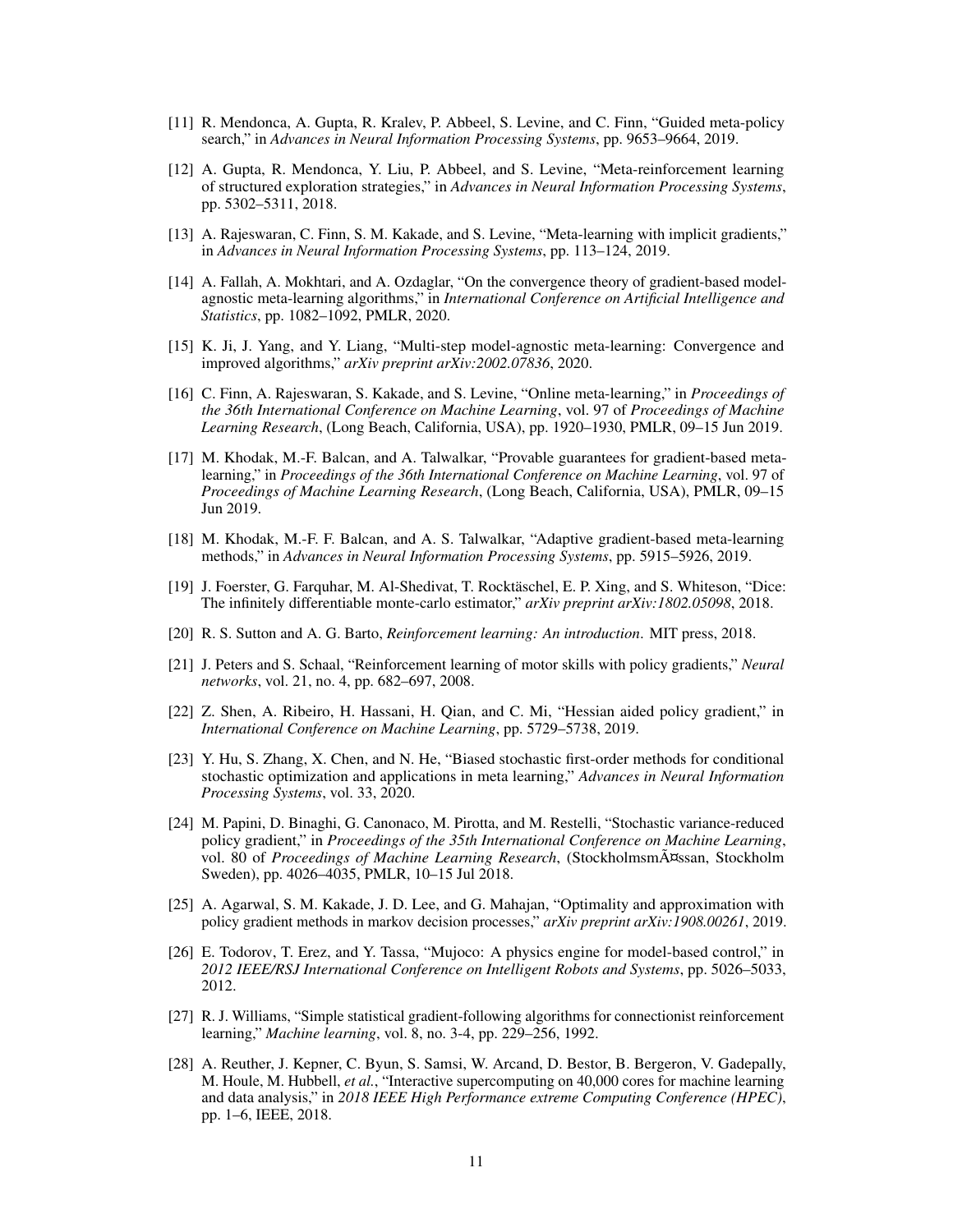- <span id="page-11-0"></span>[29] B. Stadie, G. Yang, R. Houthooft, P. Chen, Y. Duan, Y. Wu, P. Abbeel, and I. Sutskever, "The importance of sampling inmeta-reinforcement learning," in *Advances in Neural Information Processing Systems* (S. Bengio, H. Wallach, H. Larochelle, K. Grauman, N. Cesa-Bianchi, and R. Garnett, eds.), vol. 31, pp. 9280–9290, Curran Associates, Inc., 2018.
- <span id="page-11-1"></span>[30] Y. Nesterov, *Introductory Lectures on Convex Optimization: A Basic Course*, vol. 87. Springer, 2004.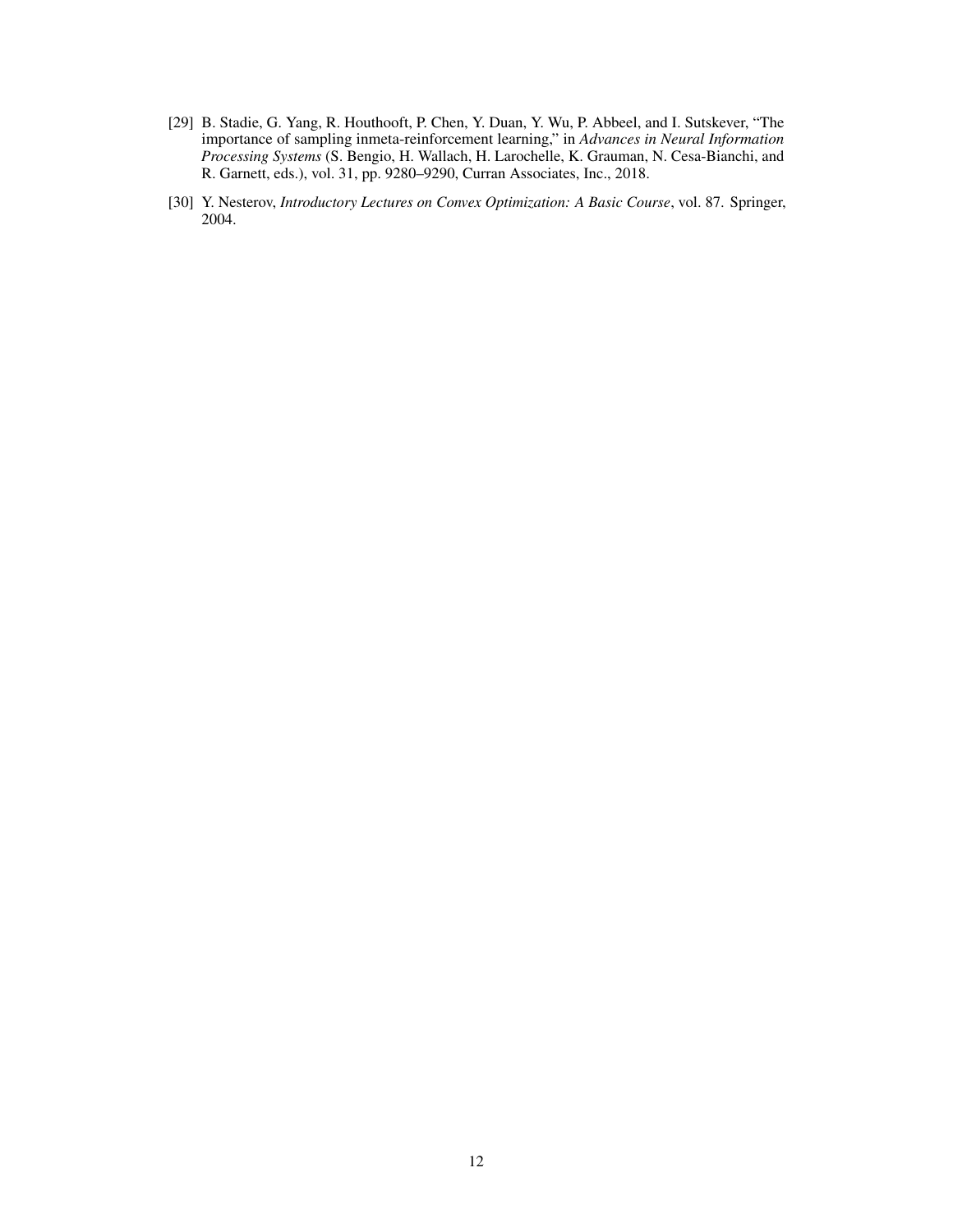# A Intermediate Results

#### <span id="page-12-0"></span>A.1 A Remark on the Batch of Trajectories

Recall that  $q_i(\mathcal{D}^i; \theta)$  denotes the probability of independently drawing batch  $\mathcal{D}^i$  of trajectories with respect to *i*-th MDP and at policy parameter  $\theta$ . Also, as we stated in Section [2,](#page-2-7) we assume the batch of trajectories are sampled with replacement. Note that, in this case

<span id="page-12-2"></span><span id="page-12-1"></span>
$$
q_i(\mathcal{D}^i; \theta) = \prod_{\tau \in \mathcal{D}^{i,\theta}} q_i(\tau; \theta).
$$
 (18)

However, for the case that the batch of trajectories that we draw is not ordered, we have

$$
q_i(\mathcal{D}^i; \theta) = C_{\mathcal{D}^i} \prod_{\tau \in \mathcal{D}^{i,\theta}} q_i(\tau; \theta).
$$
 (19)

with

$$
C_{\mathcal{D}^i} = |\mathcal{D}^i|! / \prod_{\tau \in (S_i \times \mathcal{A}_i)^{H+1}} C_{\tau}!
$$

where  $C_{\tau}$  is the number of times that the particular trajectory  $\tau$  is appeared in  $\mathcal{D}^{i}$ . Throughout the proofs, we mainly refer to [\(18\)](#page-12-1). However, the results can be easily extended to [\(19\)](#page-12-2) as well. The reason is that we mostly work with the term  $\nabla_{\theta} \log q_i(\mathcal{D}^i; \theta)$ , and since  $C_{\mathcal{D}^i}$  is not a function of  $\theta$ , for both cases we have

$$
\nabla_{\theta} \log q_i(\mathcal{D}^i; \theta) = \sum_{\tau \in \mathcal{D}^i} \nabla_{\theta} \log q_i(\tau; \theta) = \sum_{\tau \in \mathcal{D}^i} \nabla_{\theta} \log \pi_i(\tau; \theta)
$$

where the last equality is obtained using [\(1\)](#page-2-8) along with the definition [\(11\)](#page-4-2).

#### A.2 Lemmas

<span id="page-12-4"></span>**Lemma 2.** For any  $i \in \{1, ..., n\}$ , let  $f_i : \mathbb{R}^d \to W_i$  be a continuous function with  $W_i \in$  $\{\mathbb{R},\mathbb{R}^d,\mathbb{R}^{1\times d},\mathbb{R}^{d\times d}\}\$  such that  $g(\theta)=f_n(\theta)...f_1(\theta)$  is well defined. Furthermore, assume that *for any* i*, the following holds:*

- *1.*  $f_i$  is bounded, i.e.,  $||f_i(\theta)|| \leq B_i$  for some nonnegative constant  $B_i$  and any  $\theta \in \mathbb{R}^d$ .
- 2.  $f_i$  is Lipschitz, i.e.,  $||f_i(\theta) f_i(\tilde{\theta})|| \le L_i ||\theta \tilde{\theta}||$  for some nonnegative constant  $L_i$  and  $any \theta, \tilde{\theta} \in \mathbb{R}^d$ .

Then,  $g(\theta)$  is Lipschitz with parameter  $L_g:=\sum_{i=1}^n(L_i\prod_{j\neq i}B_j)$ , i.e., for any  $\theta$  and  $\tilde{\theta}$ ,

<span id="page-12-3"></span>
$$
||g(\theta) - g(\tilde{\theta})|| \le L_g \|\theta - \tilde{\theta}\|.
$$
\n(20)

*Proof.* We prove this result by induction on n. First, for  $n = 2$ , note that

$$
\|g(\theta) - g(\tilde{\theta})\| = \|f_2(\theta)f_1(\theta) - f_2(\tilde{\theta})f_1(\tilde{\theta})\|
$$
  
\n
$$
= \|f_2(\theta)f_1(\theta) - f_2(\theta)f_1(\tilde{\theta}) + f_2(\theta)f_1(\tilde{\theta}) - f_2(\tilde{\theta})f_1(\tilde{\theta})\|
$$
  
\n
$$
\leq \|f_2(\theta)f_1(\theta) - f_2(\theta)f_1(\tilde{\theta})\| + \|f_2(\theta)f_1(\tilde{\theta}) - f_2(\tilde{\theta})f_1(\tilde{\theta})\|
$$
  
\n
$$
\leq \|f_2(\theta)\| \|f_1(\theta) - f_1(\tilde{\theta})\| + \|f_1(\tilde{\theta})\| \|f_2(\theta) - f_2(\tilde{\theta})\|
$$
  
\n
$$
\leq B_2 L_1 \|\theta - \tilde{\theta}\| + B_1 L_2 \|\theta - \tilde{\theta}\| = L_g \|\theta - \tilde{\theta}\|
$$
 (21)

where the last inequality follows from the boundedness and Lipschitz property assumptions on  $f_i$ . Next, for  $n \geq 3$ , we assume the results holds for  $n-1$ , and we show it also holds for n. Note that if  $f_n(\theta)...f_1(\theta)$  is well defined,  $f_m(\theta)...f_1(\theta)$  is also well defined for any  $m \leq n$ , including  $m = n - 1$ . Hence, by induction hypothesis

$$
||f_{n-1}(\theta)...f_1(\theta) - f_{n-1}(\tilde{\theta})...f_1(\tilde{\theta})|| \le \tilde{L}_g ||\theta - \tilde{\theta}||. \tag{22}
$$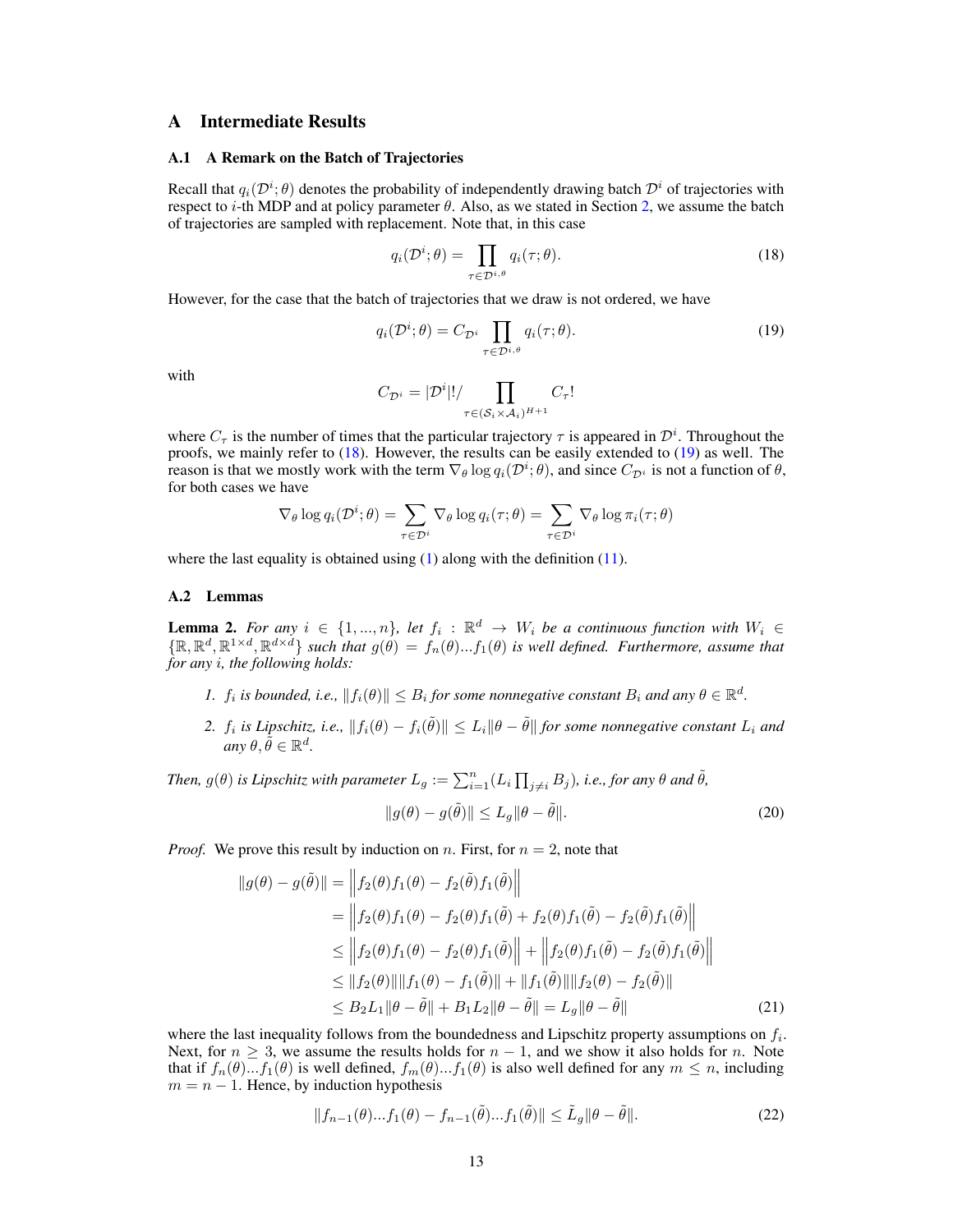where  $\tilde{L}_g = \sum_{i=1}^{n-1} (L_i \prod_{j \neq i} B_j)$ . Thus,  $\tilde{g}(\theta) := f_{n-1}(\theta) ... f_1(\theta)$  is Lipschitz with parameter  $\tilde{L}_g$ . Also, it is bounded by  $\prod_{j=1}^{n-1} B_j$ . Finally, note that  $\tilde{g}$  is a function from  $\mathbb{R}^d$  to one of  $\{\mathbb{R}, \mathbb{R}^d, \mathbb{R}^{1 \times d}, \mathbb{R}^{d \times d}\}$ . Thus, using [\(21\)](#page-12-3), we obtain

$$
||g(\theta) - g(\tilde{\theta})|| = \left||f_n(\theta)\tilde{g}(\theta) - f_n(\tilde{\theta})\tilde{g}(\tilde{\theta})\right|| \le (B_n \tilde{L}_g + L_n \prod_{j=1}^{n-1} B_j) ||\theta - \tilde{\theta}||. \tag{23}
$$

However, it is easy to verify that in fact  $B_n\tilde{L}_g + L_n\prod_{j=1}^{n-1}B_j = L_g$  and hence the proof is complete.

<span id="page-13-5"></span>**Lemma 3.** For any  $i \in \{1, ..., n\}$ , let  $f_i : \mathbb{R}^d \to \mathbb{R}^m$  be a continuously differentiable function which  $i$ s bounded by  $B_f$ , and is also Lipschitz with Lipschitz parameter  $L_f$ . Also, let  $p( . ; \theta)$  be a distribution  $\{f_i\}_{i=1}^n$  where probability of drawing  $f_i$  is  $p(i; \theta)$ . We further assume there exists a non-negative *constant*  $B_p$  *such that for any i and*  $\theta$ 

$$
\|\nabla_{\theta}\log p(i;\theta)\| \le B_p. \tag{24}
$$

*Then, the function*  $g(\theta) := \mathbb{E}_{p(i;\theta)}[f(i;\theta)]$  *is Lipschitz with parameter*  $B_f B_p + L_f$ *.* 

*Proof.* First note that

<span id="page-13-2"></span>
$$
\|\nabla_{\theta}p(i;\theta)\| = \|\nabla_{\theta}\log p(i;\theta)\|p(i;\theta) \le B_p\ p(i;\theta). \tag{25}
$$

To show the result, it suffices to prove

$$
\|\frac{\partial}{\partial \theta}g(\theta)\| \le B_f B_p + L_f.
$$
\n(26)

To show this, note that, by product rule, we have

$$
\frac{\partial}{\partial \theta}g(\theta) = \frac{\partial}{\partial \theta} \left(\sum_{i} f(i;\theta)p(i;\theta)\right) = \sum_{i} p(i;\theta) \frac{\partial}{\partial \theta} f(i;\theta) + \sum_{i} \nabla p(i;\theta) f(i;\theta)^{\top}.
$$
 (27)

As a result

$$
\|\frac{\partial}{\partial \theta}g(\theta)\| \leq \sum_{i} p(i;\theta) \|\frac{\partial}{\partial \theta}f(i;\theta)\| + \sum_{i} \|\nabla p(i;\theta)\| \|f(i;\theta)\|
$$
  

$$
\leq L_f \sum_{i} p(i;\theta) + B_f B_p \sum_{i} p(i;\theta)
$$
  

$$
= L_f + B_f B_p
$$
 (28)

where first part of [\(28\)](#page-13-1) follows from the fact that  $\left\|\frac{\partial}{\partial \theta} f(i; \theta)\right\| \leq L_f$  as  $f(i; \theta)$  is Lipschitz with parameter  $L_f$ , and the second part of [\(28\)](#page-13-1) is obtained using [\(25\)](#page-13-2) along with boundedness assumption of  $f_i$  functions. П

## <span id="page-13-0"></span>B Softmax Policy

Consider the function  $\phi : \mathcal{A} \times \mathcal{S} \to \mathbb{R}^d$  as an arbitrary mapping from the space of actions-states to real-valued vectors with dimension d which is the size of policy parameter  $\theta$ . Then, the softmax policy is given by  $4$ 

$$
\pi(a|s,\theta) = \frac{\exp(\phi(a,s)^{\top}\theta)}{\sum_{a'\in\mathcal{A}}\exp(\phi(a',s)^{\top}\theta)}
$$

In this case,  $\nabla_{\theta} \log \pi(a|s; \theta)$ , which is known as the score function, admits the following characterization (see [\[20\]](#page-10-8))

<span id="page-13-4"></span>
$$
\nabla_{\theta} \log \pi(a|s; \theta) = \phi(a, s) - \mathbb{E}_{a' \sim \pi(a'|s, \theta)}[\phi(a', s)]. \tag{29}
$$

<span id="page-13-1"></span>.

<span id="page-13-3"></span><sup>&</sup>lt;sup>4</sup>Through this example we suppress the task indices and mostly focus on softmax parametrization.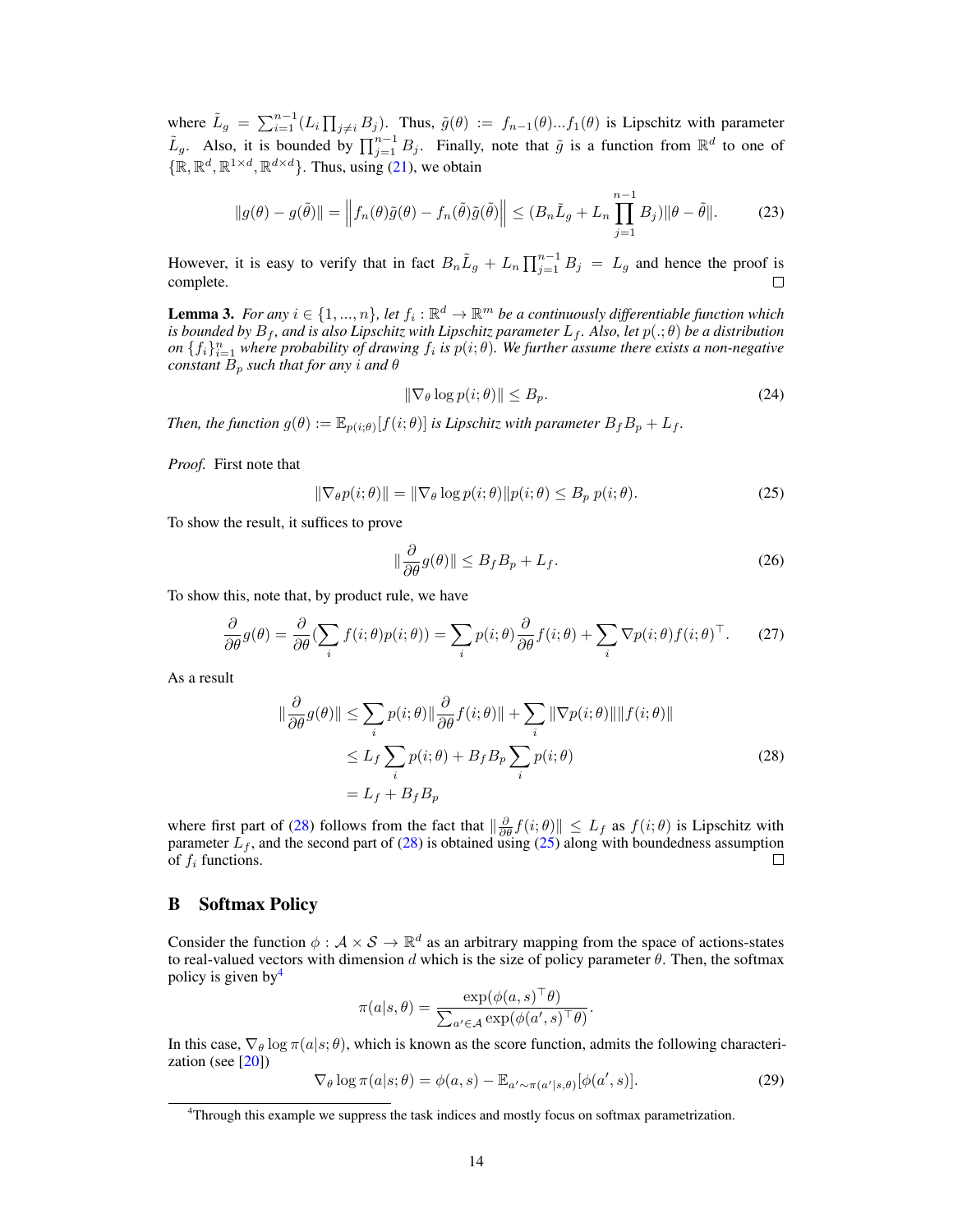Using this expression, we can show that the Hessian  $\nabla_{\theta}^2 \log \pi(a|s;\theta)$  is equal to the negative of covariance matrix of random variable  $\phi(a', s)$  when a' is drawn from distribution  $\pi(a'|s, \theta)$ , i.e.,

$$
\nabla_{\theta}^{2} \log \pi(a|s;\theta)
$$
  
=  $-\mathbb{E}_{a' \sim \pi(a'|s,\theta)} [(\phi(a',s) - \mathbb{E}_{a'' \sim \pi(a''|s,\theta)}[\phi(a'',s)])$   

$$
(\phi(a',s) - \mathbb{E}_{a'' \sim \pi(a''|s,\theta)}[\phi(a'',s)])^{\top}].
$$

For more details regarding the derivation of  $\nabla_{\theta}^2 \log \pi(a|s;\theta)$  please check Appendix [D.](#page-16-0)

According to the expressions for  $\nabla_{\theta} \log \pi(a|s;\theta)$  and  $\nabla_{\theta}^2 \log \pi(a|s;\theta)$ , when we use a softmax policy, if we assume that the mapping norm  $\|\phi(.,.)\|$  is bounded, then both conditions in Assumption [2](#page-6-0) hold, i.e.,  $\|\nabla_\theta \log \pi(a|s;\theta)\|$  and  $\|\nabla^2_\theta \log \pi(a|s;\theta)\|$  would be both bounded for any action a, state s, and parameter  $\theta$ . Moreover, in Appendix [D,](#page-16-0) we further show that the boundedness of  $\|\phi(.,.)\|$ implies that the condition in Assumption [3](#page-6-1) holds as well.

Hence, at least for the softmax policy, the conditions in Assumptions [2](#page-6-0) and [3](#page-6-1) hold, if the mapping  $\phi$ has a bounded norm. Note that in most applications, the mapping  $\phi$  is a neural network and as the weights of neural networks are often bounded (or enforced to be bounded),  $\|\phi(x,.)\|$  is uniformly upper bounded.

## <span id="page-14-0"></span>C Multi-Step SG-MRL Method

We first start by characterizing  $\nabla V_{\zeta}(\theta)$  for general  $\zeta \geq 1$ .

**Theorem 2.** *Recall the definition of*  $V_{\zeta}(\theta)$  [\(7\)](#page-3-2)*. Then, its derivative can be expressed as* 

$$
\nabla V_{\zeta}(\theta) = \mathbb{E}_{i \sim p} \mathbb{E}_{\{\mathcal{D}_{test,j}^i\}_{i=1}^{\zeta}} \left[ \prod_{t=1}^{\zeta} (I + \alpha \tilde{\nabla}^2 J_i(\theta^{i,t-1}(\theta), \mathcal{D}_{test,t'}^i)) \nabla J_i(\theta^{i,\zeta}(\theta)) + J_i(\theta^{i,\zeta}(\theta)) \sum_{t=1}^{\zeta} \left( \prod_{t'=1}^{t-1} (I + \alpha \tilde{\nabla}^2 J_i(\theta^{i,t'-1}(\theta), \mathcal{D}_{test,t'}^i)) \sum_{\tau \in \mathcal{D}_{test,t}^i} \nabla_{\theta} \log \pi_i(\tau; \theta^{i,t-1}(\theta)) \right) \right].
$$
\n(30)

*Proof.* To simplify the notation, let us define  $\theta^{i,0}(\theta) := \theta$  and  $\theta^{i,t}(\theta) :=$  $\Psi_i(...(\Psi_i(\theta, \mathcal{D}_{test,1}^i)...), \mathcal{D}_{test,t}^i)$  for  $t \ge 1$ . Then,  $V_{\zeta}(\theta)$  can be cast as

$$
V_{\zeta}(\theta) = \mathbb{E}_{i \sim p} \left[ \mathbb{E}_{\{\mathcal{D}_{test,t}^i\}_{t=1}^{\zeta}} \left[ J_i \left( \theta^{i,\zeta}(\theta) \right) \right] \right]. \tag{31}
$$

<span id="page-14-1"></span>Note that

<span id="page-14-2"></span>
$$
\frac{\partial}{\partial \theta} \Psi_i(\theta, \mathcal{D}^i) = I + \alpha \tilde{\nabla}^2 J_i(\theta, \mathcal{D}^i).
$$
 (32)

Now, using [\(32\)](#page-14-1) along with chain rule, we have

$$
\frac{\partial}{\partial \theta} \theta^{i,t}(\theta) = \frac{\partial}{\partial \theta} \left( \Psi_i(...(\Psi_i(\theta, \mathcal{D}_{test,1}^i)...), \mathcal{D}_{test,t}^i) \right) = \prod_{t'=1}^t (I + \alpha \tilde{\nabla}^2 J_i(\theta^{i,t'-1}(\theta), \mathcal{D}_{test,t'}^i))
$$
(33)

for any  $t \geq 1$ .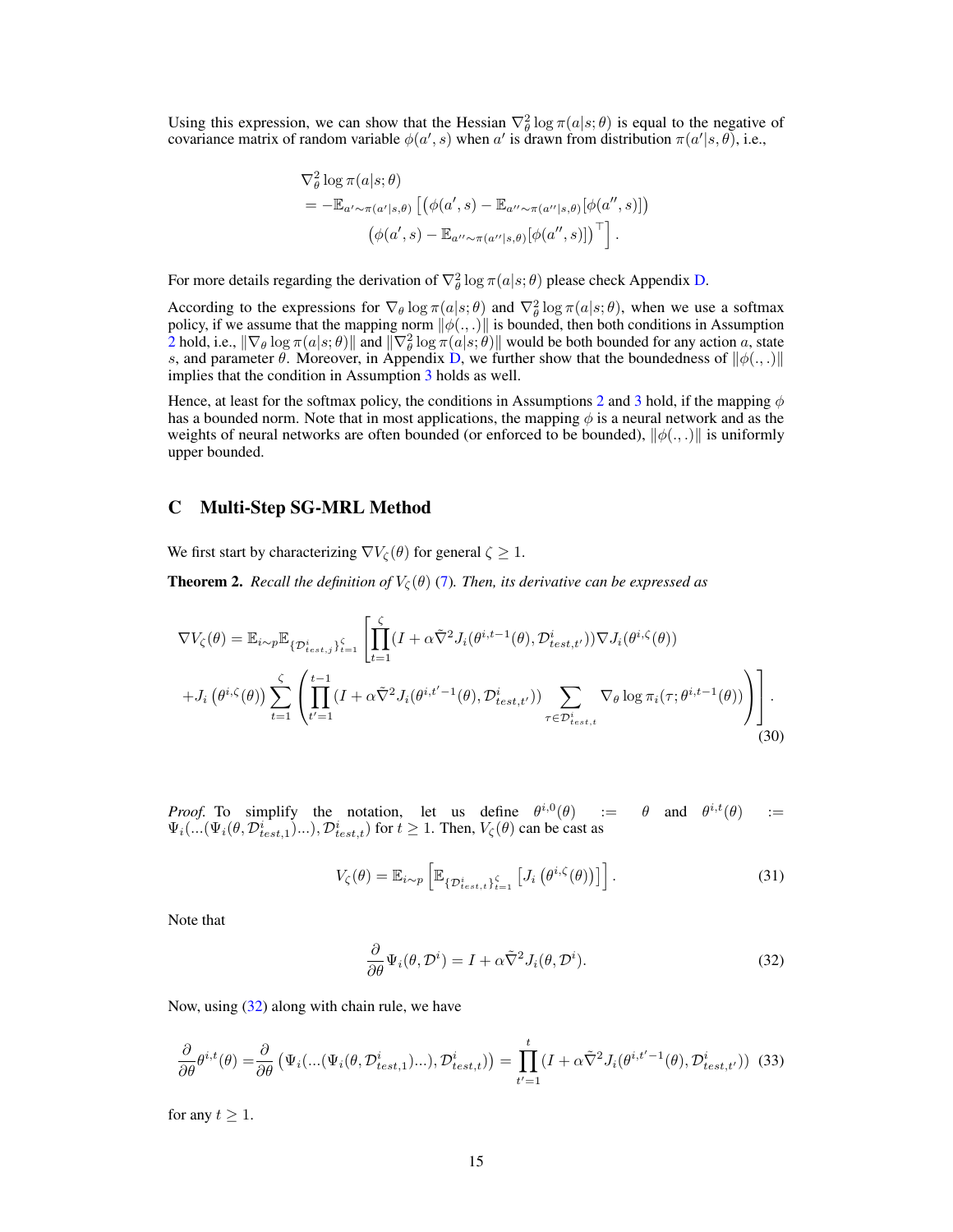Using the formulation for derivative of product of functions, we obtain:

$$
\nabla V_{\zeta}(\theta) = \nabla_{\theta} \mathbb{E}_{i \sim p} \left[ \sum_{\{\mathcal{D}_{test,t}^i\}_{i=1}^{\zeta} } J_i(\theta^{i,\zeta}(\theta)) \prod_{t=1}^{\zeta} q_i(\mathcal{D}_{test,t}^i; \theta^{i,t-1}(\theta)) \right]
$$
  
\n
$$
= \mathbb{E}_{i \sim p} \left[ \sum_{\{\mathcal{D}_{test,t}^i\}_{i=1}^{\zeta} } \frac{\partial}{\partial \theta} \left( J_i(\theta^{i,\zeta}(\theta)) \right) \prod_{t=1}^{\zeta} q_i(\mathcal{D}_{test,t}^i; \theta^{i,t-1}(\theta)) \right]
$$
  
\n
$$
+ \sum_{\{\mathcal{D}_{test,t}^i\}_{i=1}^{\zeta} } \left( J_i(\theta^{i,\zeta}(\theta)) \sum_{t=1}^{\zeta} \left( \frac{\partial}{\partial \theta} \left( q_i(\mathcal{D}_{test,t}^i; \theta^{i,t-1}(\theta)) \right) \prod_{\substack{t'=1 \\ t' \neq t}}^{\zeta} q_i(\mathcal{D}_{test,t'}^i; \theta^{i,t'-1}(\theta)) \right) \right).
$$
(34)

<span id="page-15-1"></span><span id="page-15-0"></span> $\overline{1}$ 

Now, note that, by using chain rule, we have

$$
\frac{\partial}{\partial \theta} \left( q_i(\mathcal{D}_{test,t}^i; \theta^{i,t-1}(\theta)) \right) = \frac{\partial}{\partial \theta} \theta^{i,t-1}(\theta) \nabla_{\theta} q_i(\mathcal{D}_{test,t}^i; \theta^{i,t-1}(\theta)) \n= \frac{\partial}{\partial \theta} \theta^{i,t-1}(\theta) \nabla_{\theta} \log q_i(\mathcal{D}_{test,t}^i; \theta^{i,t-1}(\theta)) q_i(\mathcal{D}_{test,t}^i; \theta^{i,t-1}(\theta))
$$
\n(35)

Plugging  $(35)$  in  $(34)$ , we obtain

$$
\nabla V_{\zeta}(\theta) =\n= \mathbb{E}_{i \sim p} \left[ \sum_{\{\mathcal{D}_{test,t}^i\}_{i=1}^{\zeta} } \frac{\partial}{\partial \theta} \left( J_i \left( \theta^{i,\zeta}(\theta) \right) \right) \prod_{t=1}^{\zeta} q_i(\mathcal{D}_{test,t}^i; \theta^{i,t-1}(\theta)) \right. \\
\left. + \sum_{\{\mathcal{D}_{test,t}^i\}_{i=1}^{\zeta} } \left( J_i \left( \theta^{i,\zeta}(\theta) \right) \sum_{t=1}^{\zeta} \left( \frac{\partial}{\partial \theta} \theta^{i,t-1}(\theta) \nabla_{\theta} \log q_i(\mathcal{D}_{test,t}^i; \theta^{i,t-1}(\theta)) \right) \prod_{t=1}^{\zeta} q_i(\mathcal{D}_{test,t}^i; \theta^{i,t-1}(\theta)) \right) \right]
$$
\n
$$
= \mathbb{E}_{i \sim p} \mathbb{E}_{\{\mathcal{D}_{test,j}^i\}_{i=1}^{\zeta}} \left[ \frac{\partial}{\partial \theta} \left( J_i \left( \theta^{i,\zeta}(\theta) \right) \right) + J_i \left( \theta^{i,\zeta}(\theta) \right) \sum_{t=1}^{\zeta} \left( \frac{\partial}{\partial \theta} \theta^{i,t-1}(\theta) \nabla_{\theta} \log q_i(\mathcal{D}_{test,t}^i; \theta^{i,t-1}(\theta)) \right) \right]
$$
\n
$$
= \mathbb{E}_{i \sim p} \mathbb{E}_{\{\mathcal{D}_{test,j}^i\}_{i=1}^{\zeta}} \left[ \frac{\partial}{\partial \theta} \theta^{i,\zeta}(\theta) \nabla J_i(\theta^{i,\zeta}(\theta)) \right.
$$
\n
$$
+ J_i \left( \theta^{i,\zeta}(\theta) \right) \sum_{t=1}^{\zeta} \left( \frac{\partial}{\partial \theta} \theta^{i,t-1}(\theta) \nabla_{\theta} \log q_i(\mathcal{D}_{test,t}^i; \theta^{i,t-1}(\theta)) \right) \right]
$$
\n(36)

where the last equality is derived by substituting  $\frac{\partial}{\partial \theta} (J_i (\theta^{i,\zeta}(\theta)))$  by  $\frac{\partial}{\partial \theta} \theta^{i,t-1}(\theta) \nabla J_i (\theta^{i,\zeta}(\theta))$  by using chain rule. Now, we characterize  $\nabla_{\theta} \log q_i(\mathcal{D}_{test,t}^i; \theta^{i,t-1}(\theta))$  which appears in [\(36\)](#page-15-2). First, recall that

<span id="page-15-3"></span><span id="page-15-2"></span>
$$
\nabla_{\theta} \log q_i(\mathcal{D}_{test,t}^i; \theta^{i,t-1}(\theta)) = \sum_{\tau \in \mathcal{D}_{test,t}^i} \nabla_{\theta} \log q_i(\tau; \theta^{i,t-1}(\theta)).
$$

Therefore,

$$
\nabla_{\theta} \log q_i(\mathcal{D}_{test,t}^{i}; \theta^{i,t-1}(\theta)) = \sum_{\tau \in \mathcal{D}_{test,t}^{i}} \nabla_{\theta} \log q_i(\tau; \theta^{i,t-1}(\theta))
$$

$$
= \sum_{\tau = ((s_j, a_j)_{j=0}^{H}) \in \mathcal{D}_{test,t}^{i}} \sum_{h=0}^{H} \nabla_{\theta} \log \pi_i(a_h|s_h; \theta^{i,t-1}(\theta))
$$

$$
= \sum_{\tau \in \mathcal{D}_{test,t}^{i}} \nabla_{\theta} \log \pi_i(\tau; \theta^{i,t-1}(\theta))
$$
(37)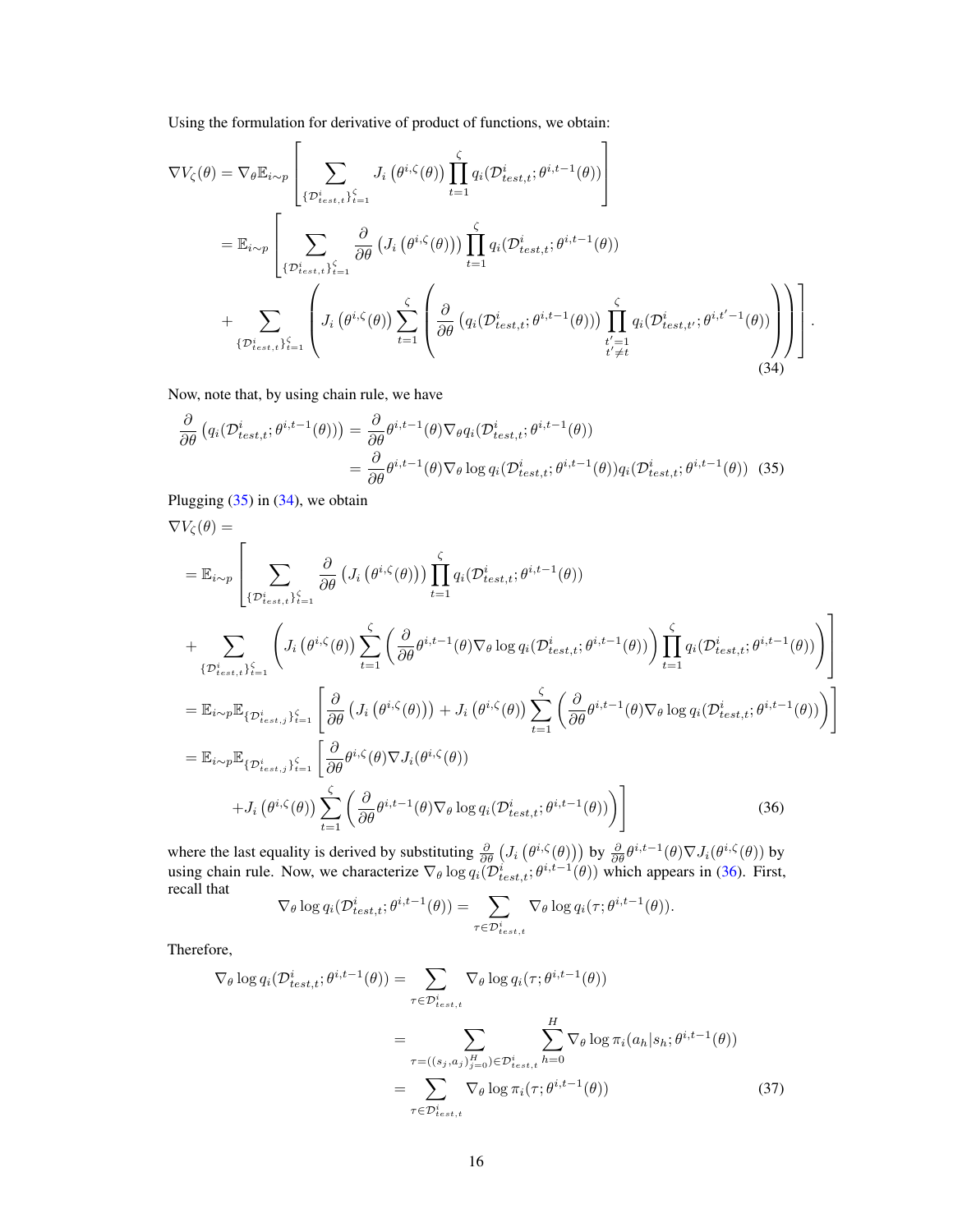# Algorithm 2: Multi-Step SG-MRL

<span id="page-16-2"></span>**Input:** Initial iterate  $\theta_0$ repeat Draw a batch of *i.i.d.* tasks (MDPs)  $\mathcal{B}_k \subseteq \mathcal{I}$  from distribution p and with size  $B = |\mathcal{B}_k|$ ; Set  $\theta_{k+1}^{i,0} = \theta_k$ ; for all  $\mathcal{T}_i$  with  $i \in \mathcal{B}_k$  do for  $t \leftarrow 1$  to  $\zeta$  do Sample a batch of trajectories  $\mathcal{D}_{in,t}^i$  w.r.t.  $q_i(.; \theta_{k+1}^{i,t-1});$ Set  $\theta^{i,t}_{k+1} = \theta^{i,t-1}_{k+1} + \alpha \tilde{\nabla} J_i(\theta^{i,t-1}_{k+1}, \mathcal{D}^i_{in,t});$ end for end for Set  $\theta_{k+1} = \theta_k + \beta \tilde{\nabla} V_{\zeta}(\theta_k; \mathcal{B}_k, \{ \mathcal{D}_{in,t}^i \}_{i,t}, \mathcal{D}_o^i)$  where  $\tilde{\nabla} V_{\zeta}(.; .)$  is given by [\(39\)](#page-16-1);  $k \leftarrow k + 1$ until not done

where the second equality follows from  $(1)$  and we used the notation  $(11)$  for the last equality. Plugging  $(37)$  and  $(33)$  in  $(36)$ , we obtain

$$
\nabla V_{\zeta}(\theta) = \mathbb{E}_{i \sim p} \mathbb{E}_{\{\mathcal{D}_{test,j}^i\}_{i=1}^{\zeta}} \left[ \prod_{t=1}^{\zeta} (I + \alpha \tilde{\nabla}^2 J_i(\theta^{i,t-1}(\theta), \mathcal{D}_{test,t'}^i)) \nabla J_i(\theta^{i,\zeta}(\theta)) \right] + J_i(\theta^{i,\zeta}(\theta)) \sum_{t=1}^{\zeta} \left( \prod_{t'=1}^{t-1} (I + \alpha \tilde{\nabla}^2 J_i(\theta^{i,t'-1}(\theta), \mathcal{D}_{test,t'}^i)) \sum_{\tau \in \mathcal{D}_{test,t}^i} \nabla_{\theta} \log \pi_i(\tau; \theta^{i,t-1}(\theta)) \right) \right].
$$
\n(38)

<span id="page-16-1"></span>
$$
\qquad \qquad \Box
$$

As a consequence,

$$
\tilde{\nabla}V_{\zeta}(\theta;\mathcal{B}_{k},\{\mathcal{D}_{in,t}^{i}\}_{i,t},\mathcal{D}_{o}^{i}) := \frac{1}{B} \sum_{i \in \mathcal{B}_{k}} \left( \prod_{t=1}^{\zeta} (I + \alpha \tilde{\nabla}^{2} J_{i}(\theta^{i,t-1}(\theta), \mathcal{D}_{in,t'}^{i})) \tilde{\nabla} J_{i}(\theta^{i,\zeta}(\theta), \mathcal{D}_{o}^{i}) + \tilde{J}_{i}(\theta^{i,\zeta}(\theta), \mathcal{D}_{o}^{i}) \sum_{t=1}^{\zeta} \left( \prod_{t'=1}^{t-1} (I + \alpha \tilde{\nabla}^{2} J_{i}(\theta^{i,t'-1}(\theta), \mathcal{D}_{in,t'}^{i})) \sum_{\tau \in \mathcal{D}_{in,t}^{i}} \nabla_{\theta} \log \pi_{i}(\tau; \theta^{i,t-1}(\theta)) \right) \right)
$$
\n(39)

is an unbiased estimate of  $\nabla V_{\zeta}(\theta)$  where  $\mathcal{B}_k$  is a batch of tasks drawn independently from distribution p and  $\mathcal{D}_{i,n,t}^{i}$  and  $\mathcal{D}_{o}^{i}$  are batch of trajectories drawn according to  $q_i(.; \theta_{k+1}^{i,t-1})$  and  $q_i(.; \theta_{k+1}^{i,\zeta})$ , respectively. The steps of SG-MRL using this unbiased estimate are illustrated in Algorithm [2.](#page-16-2)

## <span id="page-16-0"></span>D On Softmax Policy

<span id="page-16-3"></span>First, we show that

$$
\nabla_{\theta}^{2} \log \pi(a|s;\theta) =
$$
  
-  $\mathbb{E}_{a' \sim \pi(a'|s,\theta)} \left[ \left( \phi(a',s) - \mathbb{E}_{a'' \sim \pi(a''|s,\theta)} [\phi(a'',s)] \right) \left( \phi(a'',s) - \mathbb{E}_{a'' \sim \pi(a'|s,\theta)} [\phi(a'',s)] \right)^{\top} \right].$  (40)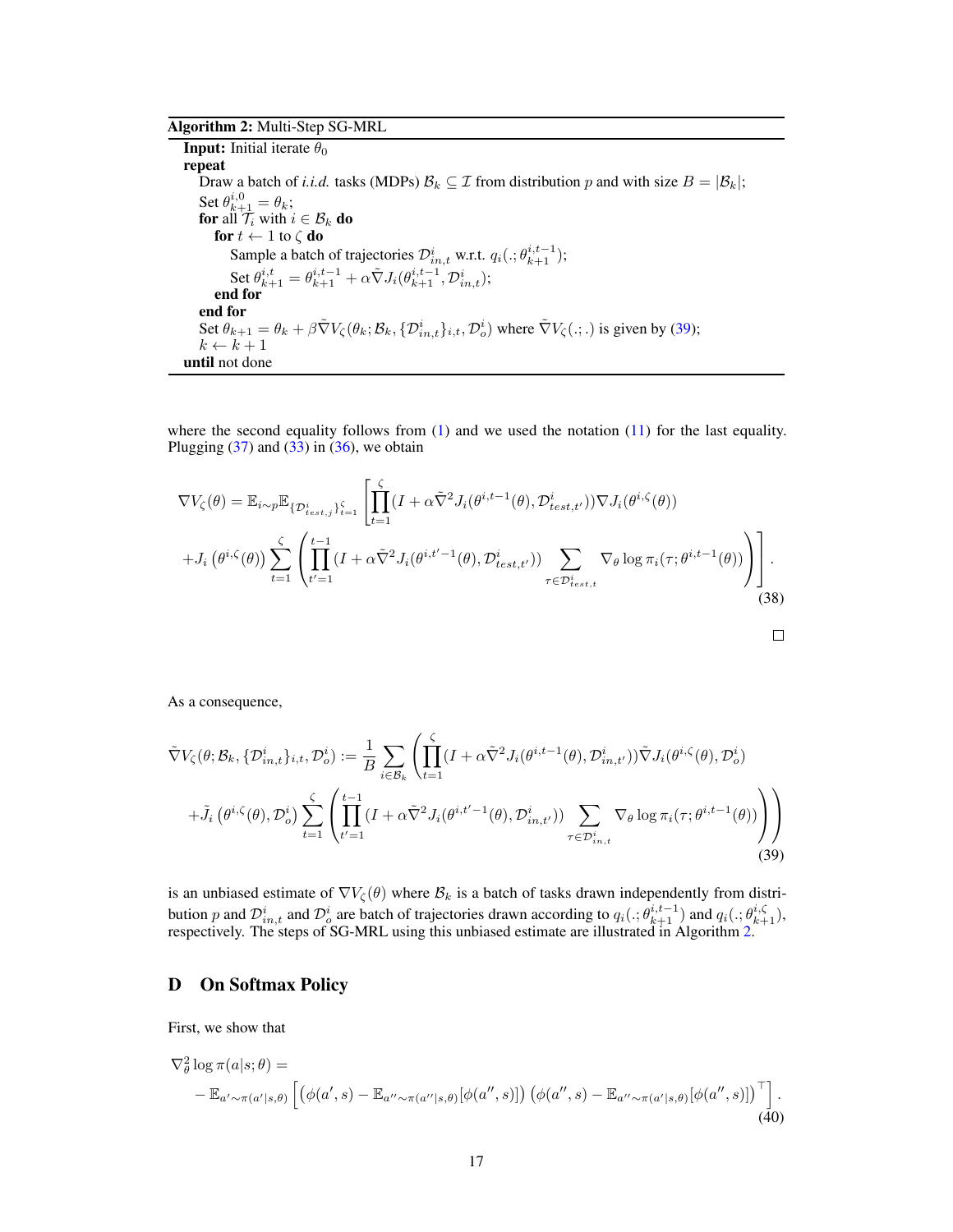Note that

$$
\nabla_{\theta}^{2} \log \pi(a|s; \theta) = -\frac{\partial}{\partial \theta} \mathbb{E}_{a' \sim \pi(a'|s, \theta)} [\phi(a', s)]
$$
  
= 
$$
-\frac{\partial}{\partial \theta} \sum_{a' \in \mathcal{A}} \pi(a'|s, \theta) \phi(a', s)
$$
  
= 
$$
-\sum_{a' \in \mathcal{A}} \phi(a', s) \nabla_{\theta} \pi(a'|s, \theta)^{\top}
$$
(41)

<span id="page-17-0"></span>
$$
= -\sum_{a'\in\mathcal{A}} \phi(a',s) \nabla_{\theta} \log \pi(a'|s,\theta)^\top \pi(a'|s,\theta)
$$
\n(42)

<span id="page-17-1"></span>
$$
= -\mathbb{E}_{a' \sim \pi(a'|s,\theta)} \left[ \phi(a',s) \nabla_{\theta} \log \pi(a'|s,\theta)^{\top} \right]
$$
  

$$
= -\mathbb{E}_{a' \sim \pi(a'|s,\theta)} \left[ \phi(a',s) \left( \phi(a',s) - \mathbb{E}_{a'' \sim \pi(a''|s,\theta)} [\phi(a'',s)] \right)^{\top} \right]
$$
(43)

$$
= -\mathbb{E}_{a'\sim\pi(a'|s,\theta)} \left[ \phi(a',s)\phi(a',s)^{\top} \right] + \mathbb{E}_{a'\sim\pi(a'|s,\theta)} [\phi(a',s)] (\mathbb{E}_{a'\sim\pi(a'|s,\theta)}[\phi(a',s)])^{\top}
$$
  
where (42) follows from the log trick, i.e., the fact that  $\nabla_{\theta}\pi(a'|s,\theta) = \nabla_{\theta}\log \pi(a'|s,\theta)\pi(a'|s,\theta),$ 

and  $(43)$  is obtained using  $(29)$ .

Next, we assume  $\phi(.,.)$  is bounded and want to show  $\nabla^2_{\theta} \log \pi(a|s;\theta)$  is a Lipschitz function of  $\theta$ . First, note that  $\nabla_{\theta} \log \pi(a|s; \theta)$  given by [\(29\)](#page-13-4) is bounded due to boundedness of  $\phi(.,.)$ . Thus, by Lemma [3,](#page-13-5)  $\mathbb{E}_{a'' \sim \pi(a''|s,\theta)}[\phi(a',s)]$  is Lipschitz, and it is also bounded as  $\phi(.,.)$  is bounded. Hence, the term

$$
\left(\phi(a',s)-\mathbb{E}_{a''\sim\pi(a''|s,\theta)}[\phi(a'',s)]\right)\left(\phi(a'',s)-\mathbb{E}_{a''\sim\pi(a'|s,\theta)}[\phi(a'',s)]\right)^\top
$$

is bounded, as it is also Lipschitz by Lemma [2.](#page-12-4) Finally, applying Lemma [3](#page-13-5) one more time shows [\(40\)](#page-16-3) is Lipschitz which completes the proof.

# E Proof of Lemma [1](#page-6-3)

**Proof of (1) & (2):** check  $[22]$ .

**Proof of (3):** Note that it suffices to show the for one trajectory  $\tau$ ,  $u_i(\tau;\theta)$  is Lipschitz with parameter  $\eta_\rho$  as

$$
\|\tilde{\nabla}^2 J_i(\theta_1, \mathcal{D}^i) - \tilde{\nabla}^2 J_i(\theta_2, \mathcal{D}^i)\| \le \frac{1}{|\mathcal{D}^i|} \sum_{\tau \in \mathcal{D}^i} \|u_i(\tau; \theta_1) - u_i(\tau; \theta_2)\|.
$$
 (44)

Let  $\tau = (s_0, a_0, ..., s_H, a_H)$ . Recall that

$$
u_i(\tau;\theta) = g_i(\tau;\theta) \nabla_{\theta} \log q_i(\tau;\theta)^{\top} + \nabla_{\theta}^2 \nu_i(\tau;\theta)
$$
  
=  $g_i(\tau;\theta) \left( \sum_{h=0}^H \nabla_{\theta} \log \pi_i(a_h|s_h;\theta) \right)^{\top} + \sum_{h=0}^H \nabla^2 \log \pi_i(a_h|s_h;\theta) \mathcal{R}_i^h(\tau).$  (45)

We now show both terms in [\(45\)](#page-17-2) are Lipschitz and characterize their Lipschitz parameters. First, note that  $g_i(\tau; \theta)$  is bounded by  $\eta_G$ . Also, note that

$$
||g_i(\tau; \theta_1) - g_i(\tau; \theta_2)|| = || \sum_{h=0}^{H} \left( (\nabla_{\theta} \log \pi_i(a_h | s_h; \theta_1) - \nabla_{\theta} \log \pi_i(a_h | s_h; \theta_2)) \mathcal{R}_i^h(\tau) \right) ||
$$
  

$$
\leq \sum_{h=0}^{H} \left( || \nabla_{\theta} \log \pi_i(a_h | s_h; \theta_1) - \nabla_{\theta} \log \pi_i(a_h | s_h; \theta_2) || \mathcal{R}_i^h(\tau) \right)
$$
  

$$
\leq \sum_{h=0}^{H} \left( L || \theta_1 - \theta_2 || \mathcal{R}_i^h(\tau) \right)
$$
(46)

<span id="page-17-4"></span><span id="page-17-3"></span><span id="page-17-2"></span>
$$
\leq L \|\theta_1 - \theta_2\| \sum_{h=0}^{H} \frac{R\gamma^h}{1 - \gamma}
$$
\n
$$
\leq \frac{LR}{(1 - \gamma)^2} \|\theta_1 - \theta_2\|
$$
\n(47)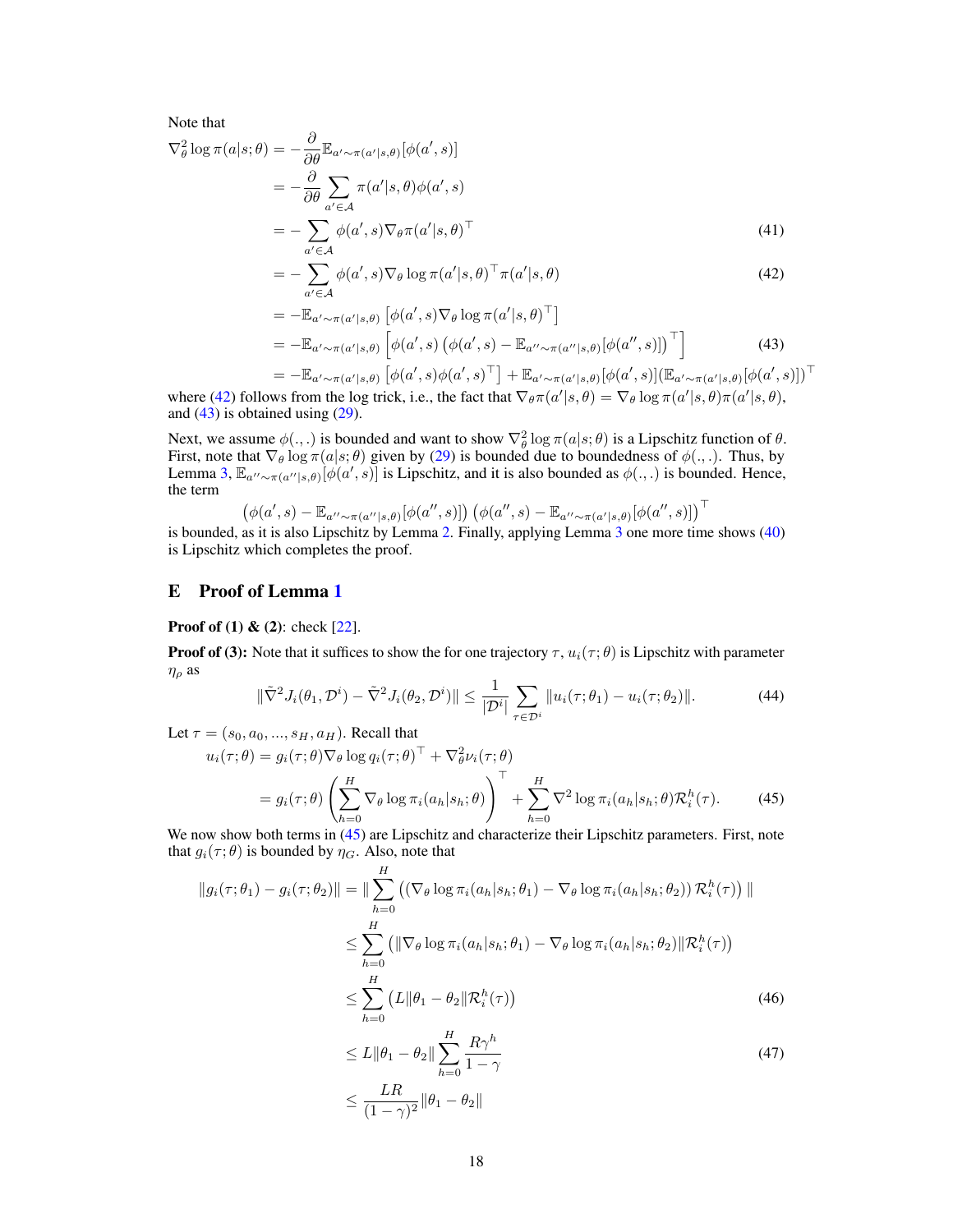where [\(46\)](#page-17-3) follows from Assumption [2](#page-6-0) and [\(47\)](#page-17-4) is obtained using the fact that  $\mathcal{R}_i^h(\tau) \leq \frac{R\gamma^h}{1-\gamma}$ . In addition,  $\sum_{h=0}^{H} \nabla_{\theta} \log \pi_i(a_h|s_h;\theta)$  is bounded by  $(H + 1)G$  and is Lipschitz with parameter  $(H + 1)L$  due to Assumption [2.](#page-6-0) As a result, by Lemma [2,](#page-12-4) the first term of [\(45\)](#page-17-2), i.e.,  $g_i(\tau; \theta) \left( \sum_{h=0}^H \nabla_\theta \log \pi_i(a_h|s_h;\theta) \right)^\top$  is Lipschitz with parameter  $\eta_G(H+1)L + (H+1)G\frac{LR}{(1-\gamma)^2}$ . Replacing  $\eta_G$  implies that Lipschitz parameter is in fact  $2(H + 1)GLR/(1 - \gamma)^2$ .

For the second term of  $(45)$ , note that using Assumption [3](#page-6-1) yields

$$
\left\| \sum_{h=0}^{H} \left( (\nabla^2 \log \pi_i(a_h | s_h; \theta) - \nabla^2 \log \pi_i(a_h | s_h; \theta) ) \mathcal{R}_i^h(\tau) \right) \right\| \leq \sum_{h=0}^{H} (\rho \|\theta_1 - \theta_2\| \mathcal{R}_i^h(\tau))
$$
  

$$
\leq \rho \|\theta_1 - \theta_2\| \sum_{h=0}^{H} \frac{R \gamma^h}{1 - \gamma} \leq \frac{\rho R}{(1 - \gamma)^2} \|\theta_1 - \theta_2\|
$$

where the second inequality once again follows from  $\mathcal{R}_i^h(\tau) \leq \frac{R\gamma^h}{1-\gamma}$ . Adding up the Lipschitz parameters of both terms of [\(45\)](#page-17-2) completes the proof.

# <span id="page-18-0"></span>**F** On Boundedness and Lipschitz Property of  $\nabla V_{\zeta}(\theta)$

In the following Theorem, we characterize boundedness and Lipschitz property of  $\nabla V_{\zeta}(\theta)$  for any  $\zeta \geq 1$ .

<span id="page-18-1"></span>**Theorem 3.** *Consider the objective function*  $V_c$  *defined in* [\(7\)](#page-3-2) *for the case that*  $\alpha \in (0, 1/\eta_H]$  *where* η<sup>H</sup> *is given in Lemma [1.](#page-6-3) Suppose that the conditions in Assumptions [1](#page-6-2)[-3](#page-6-1) are satisfied. Then, for any*  $\hat{\theta} \in \mathbb{R}^d$ , the norm of  $\nabla V_{\zeta}(\hat{\theta})$  is upper bounded by

<span id="page-18-4"></span><span id="page-18-3"></span>
$$
G_V(\zeta) := 2^{\zeta} (\eta_G + D_{in}GR(H+1)) = 2^{\zeta} GR \left( \frac{1}{(1-\gamma)^2} + D_{in}(H+1) \right). \tag{48}
$$

*Moreover,*  $\nabla V_{\zeta}(\theta)$  *is Lipschitz with parameter* 

$$
L_V(\zeta) := \zeta 2^{\zeta - 1} \alpha \eta_\rho \eta_G + 2^{2\zeta} \eta_H
$$
\n
$$
+ 2^{\zeta} D_{in}(H+1) \left( R \left( 2^{\zeta} L + (\zeta + 2^{\zeta}) D_{in} G^2(H+1) + (\zeta - 1) \alpha \eta_\rho G \right) + 2^{\zeta + 1} \eta_G G \right)
$$
\n(49)

*where*  $\eta_G$  *and*  $\eta_\rho$  *are also defined in Lemma [1.](#page-6-3)* 

*Proof.* Recall from [\(36\)](#page-15-2) in Appendix [C](#page-14-0) that

$$
\nabla V_{\zeta}(\theta) = \mathbb{E}_{i \sim p} \mathbb{E}_{\{\mathcal{D}_{test,i}^i\}_{i=1}^{\zeta}} \left[ \frac{\partial}{\partial \theta} \theta^{i,\zeta}(\theta) \nabla J_i(\theta^{i,\zeta}(\theta)) \right.\n+ J_i(\theta^{i,\zeta}(\theta)) \sum_{t=1}^{\zeta} \left( \frac{\partial}{\partial \theta} \theta^{i,t-1}(\theta) \nabla_{\theta} \log q_i(\mathcal{D}_{test,t}^i; \theta^{i,t-1}(\theta)) \right) \right]\n= \mathbb{E}_{i \sim p} \left[ \sum_{\{\mathcal{D}_{test,t}\}_{i=0}^{\zeta}} \left( \prod_{t=1}^{\zeta} q_i(\mathcal{D}_{test,t}^i; \theta^{i,t-1}(\theta)) \left( \frac{\partial}{\partial \theta} \theta^{i,\zeta}(\theta) \nabla J_i(\theta^{i,\zeta}(\theta)) \right. \right.\n+ J_i(\theta^{i,\zeta}(\theta)) \sum_{t=1}^{\zeta} \left( \frac{\partial}{\partial \theta} \theta^{i,t-1}(\theta) \nabla_{\theta} \log q_i(\mathcal{D}_{test,t}^i; \theta^{i,t-1}(\theta)) \right) \right) \right]
$$
(50)

where  $\theta^{i,0}(\theta) := \theta$  and  $\theta^{i,t}(\theta) := \Psi_i(...(\Psi_i(\theta, \mathcal{D}_{test,1}^i)...), \mathcal{D}_{test,t}^i)$  for  $t \ge 1$ . To show the desired result, we first characterize the boundedness and Lipschitz property of

<span id="page-18-2"></span>
$$
\frac{\partial}{\partial \theta} \theta^{i,\zeta}(\theta) \nabla J_i(\theta^{i,\zeta}(\theta)) + J_i(\theta^{i,\zeta}(\theta)) \sum_{t=1}^{\zeta} \left( \frac{\partial}{\partial \theta} \theta^{i,t-1}(\theta) \nabla_{\theta} \log q_i(\mathcal{D}_{test,t}^i; \theta^{i,t-1}(\theta)) \right) \tag{51}
$$

for any i and any sequence of batches  $\{D_{test,t}\}_{t=0}^{\zeta}$ . In particular, we show [\(51\)](#page-18-2) is bounded by  $G_V(\zeta)$ , and therefore, the bound holds for  $\nabla V_{\zeta}(\theta)$  as well. Furthermore, we show a bound on the Lipschitz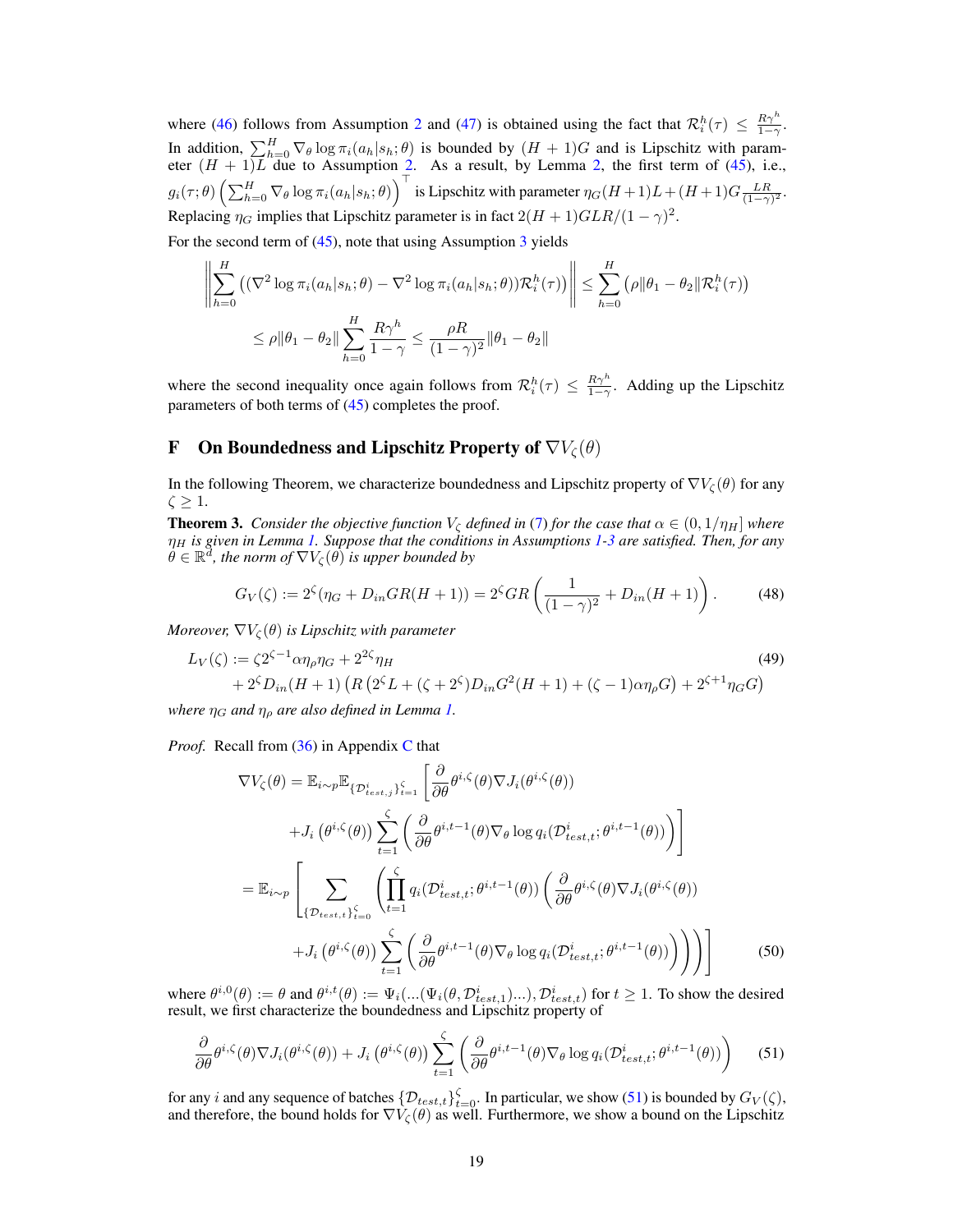parameter of [\(51\)](#page-18-2) which is independent of both  $\{\mathcal{D}_{test,t}\}_{t=0}^{\zeta}$  and i, and we obtain it by showing each term in  $(51)$  is bounded and Lipschitz and then applying Lemma [2.](#page-12-4) Finally, to show  $(49)$ , we use Lemma [3.](#page-13-5)

We now start with studying boundedness and Lipschitz property of  $(51)$ . In this regard, first, we show the following lemma on the Lipschitz property of  $\theta^{i,t}(\theta)$  and its derivative for any t:

<span id="page-19-0"></span>**Lemma 4.** Let  $t \ge 1$ , and recall that  $\theta^{i,t}(\theta) := \Psi_i(...(\Psi_i(\theta, \mathcal{D}_{test,1}^i)...), \mathcal{D}_{test,t}^i)$  for a sequence of batch of trajectories  $\{D_{test,j}^i\}_{j=1}^t$ . Then, for any  $\theta, \tilde{\theta}$ , we have

1.  
\n
$$
\|\frac{\partial}{\partial \theta}\theta^{i,t}(\theta)\| \le (1 + \alpha \eta_H)^t, \quad \text{and thus } \|\theta^{i,t}(\theta) - \theta^{i,t}(\tilde{\theta})\| \le (1 + \alpha \eta_H)^t \|\theta - \tilde{\theta}\|, \text{ (52)}
$$

*2.*

$$
\|\frac{\partial}{\partial \theta}\theta^{i,t}(\theta) - \frac{\partial}{\partial \theta}\theta^{i,t}(\tilde{\theta})\| \le t\alpha \eta_{\rho} (1 + \alpha \eta_{H})^{t-1} \|\theta - \tilde{\theta}\|
$$
 (53)

*where*  $\eta_H$  *and*  $\eta_\rho$  *are given in Lemma [1.](#page-6-3)* 

*Proof.* Recall from [\(33\)](#page-14-2) in Appendix [C](#page-14-0) that

$$
\frac{\partial}{\partial \theta} \theta^{i,t}(\theta) = \prod_{t'=1}^{t} (I + \alpha \tilde{\nabla}^2 J_i(\theta^{i,t'-1}(\theta), \mathcal{D}_{test,t'}^i))
$$
(54)

In part (2) of Lemma [1](#page-6-3) we showed that for any  $t'$ ,  $\|\tilde{\nabla}^2 J_i(\theta^{i,t'-1}(\theta), \mathcal{D}_{test,t'}^i)\| \leq \eta_H$ , and this immediately implies the first result.

Also, for the second result, note that for each  $t'$ ,  $I + \alpha \tilde{\nabla}^2 J_i(\theta^{i,t'-1}(\theta), \mathcal{D}_{test,t'}^i)$  is bounded by  $1 + \alpha \eta_H$  due to part (2) of Lemma [1,](#page-6-3) and is Lipschitz with parameter  $\alpha \eta_\rho$  by part (3) of Lemma [1.](#page-6-3) Thus, using Lemma [2](#page-12-4) gives us the desired result. П

Next, we go step by step and study the boundedness and Lipschitz property of each term in [\(51\)](#page-18-2). Throughout this process, we also use the assumption  $\alpha \leq 1/\eta_H$  to replace the term  $(1 + \alpha \eta_H)$  by 2 and simplify the results.

- (i) As we showed in Lemma [4,](#page-19-0)  $\frac{\partial}{\partial \theta} \theta^{i,\zeta}(\theta)$  is bounded by  $2^{\zeta}$  and also Lipschitz with parameter  $\zeta \alpha \eta_\rho 2^{\zeta - 1}$  $\zeta \alpha \eta_\rho 2^{\zeta - 1}$  $\zeta \alpha \eta_\rho 2^{\zeta - 1}$ . Also,  $\nabla J_i(\theta^{i,\zeta}(\theta))$  is bounded by  $\eta_G$  by part (1) of Lemma 1 and is Lipschitz with parameter  $\eta_H 2^{\zeta}$  by using part (2) of Lemma [1](#page-6-3) and Lemma [4](#page-19-0) along with the fact that the Lipschitz parameter of combination of functions is the product of their Lipschitz parameters. Thus, using Lemma [2,](#page-12-4) the term  $\frac{\partial}{\partial \theta} \theta^{i,\zeta}(\theta) \nabla J_i(\theta^{i,\zeta}(\theta))$  in total is bounded by  $\eta_G 2^{\zeta}$  and is Lipschitz with parameter  $\zeta 2^{\zeta - 1} \alpha \eta_\rho \eta_G + 2^{2\zeta} \eta_H$ .
- (ii) For any t, and by Lemma [4,](#page-19-0)  $\frac{\partial}{\partial \theta} \theta^{i,t-1}(\theta)$  is bounded by  $2^{t-1}$  and its Lipschitz parameter is bounded by  $(t-1)2^{t-1}\alpha\eta_{\rho}$ .

Also, it is easy to check

 $\|\nabla_{\theta}\log q_i(\mathcal{D}_{test,t}^i;\theta)\| \le D_{in}G(H+1), \quad \|\nabla_{\theta}^2\log q_i(\mathcal{D}_{test,t}^i;\theta)\| \le D_{in}L(H+1).$  (55)

Hence,  $\nabla_{\theta} \log q_i(\mathcal{D}_{test,t}^i; \theta^{i,t-1}(\theta))$  is bounded by  $D_{in}G(H + 1)$ . In addition, since  $\theta^{i,t-1}(\theta)$  is Lipschitz with parameter  $2^{t-1}$ , the whole  $\nabla_{\theta} \log q_i(\mathcal{D}_{test,t}^i; \theta^{i,t-1}(\theta))$  is Lipschitz with parameter  $2^{t-1}D_{in}L(H + 1)$ .

Thus, for any t, the term  $\frac{\partial}{\partial \theta} \theta^{i,t-1}(\theta) \nabla_{\theta} \log q_i(\mathcal{D}_{test,t}^i; \theta^{i,t-1}(\theta))$  is bounded by  $2^{t-1}D_{in}G(H+1)$  and is Lipschitz with parameter  $D_{in}(H+1)(2^{2t-2}L+(t-1)2^{t-1}\alpha\eta_{\rho}G)$ . As a consequence, the sum

$$
\sum_{t=1}^{\zeta} \left( \frac{\partial}{\partial \theta} \theta^{i,t-1}(\theta) \nabla_{\theta} \log q_i(\mathcal{D}_{test,t}^i; \theta^{i,t-1}(\theta)) \right) \tag{56}
$$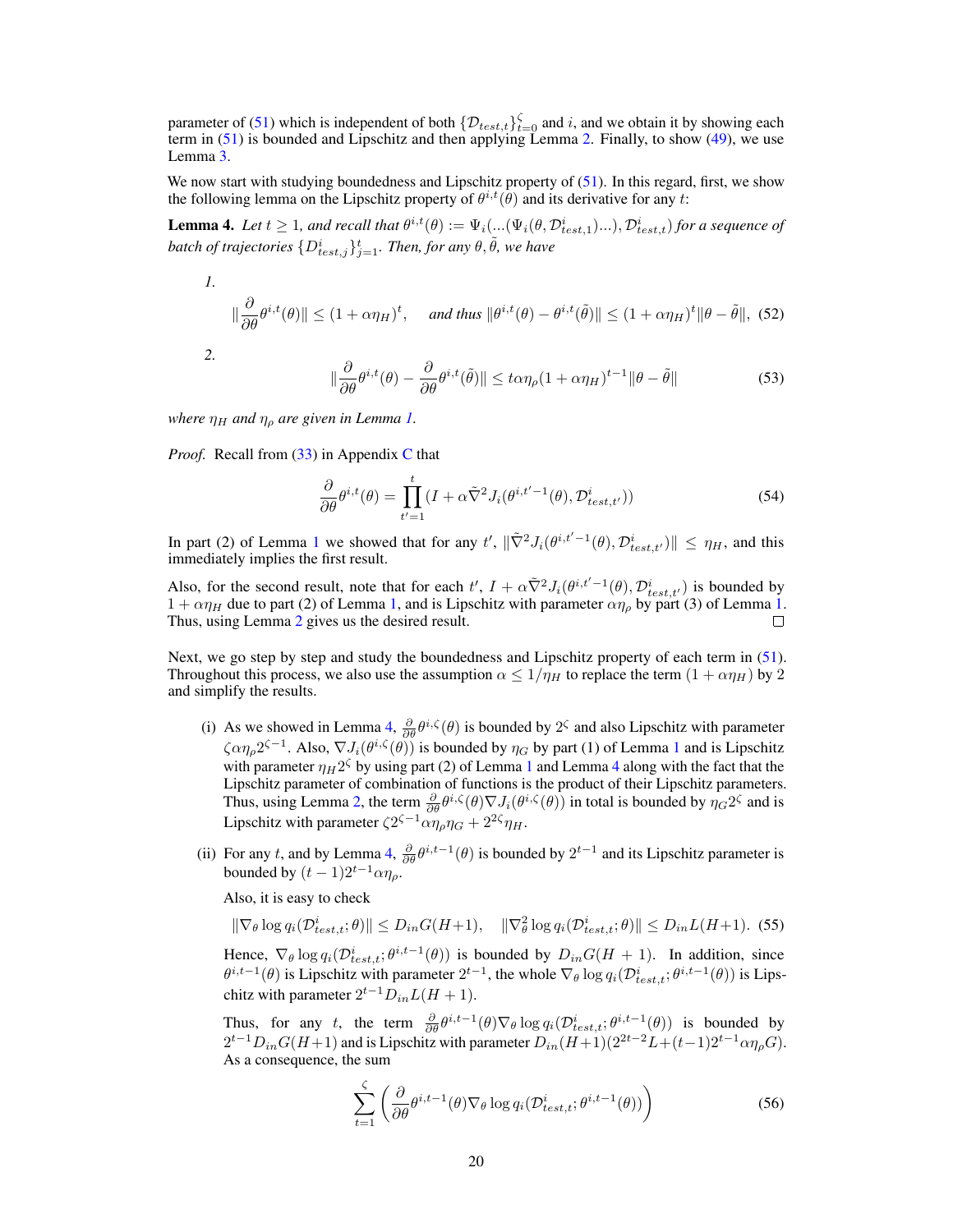is bounded by  $2^{\zeta} D_{in} G(H+1)$  and its Lipschitz parameter is bounded by

$$
D_{in}(H+1)\left(4^{\zeta}L+2^{\zeta}(\zeta-1)\alpha\eta_{\rho}G\right).
$$

- (iii)  $J_i(\theta^{i,\zeta}(\theta))$  is clearly bounded by R. Also, by part([1](#page-6-3)) of Lemma 1  $J_i$  is Lipschitz with parameter  $\eta_G$  and also by Lemma [4,](#page-19-0)  $\theta^{i,\zeta}(\theta)$  is Lipschitz with parameter  $2^{\zeta}$ . Using these two along with the fact that Lipschitz parameter of combination of functions is equal to the product of their Lipschitz parameters, implies that  $J_i(\theta^{i,\zeta}(\theta))$  is Lipschitz with parameter  $2^{\zeta}\eta_G$ .
- (iv) Therefore, using (iv) and (v), the whole term

$$
\prod_{t=1}^{\zeta} q_i(\mathcal{D}_{test,t}^i; \theta^{i,t-1}(\theta)) J_i\left(\theta^{i,\zeta}(\theta)\right) \sum_{t=1}^{\zeta} \left(\frac{\partial}{\partial \theta} \theta^{i,t-1}(\theta) \nabla_{\theta} \log q_i(\mathcal{D}_{test,t}^i; \theta^{i,t-1}(\theta))\right)
$$
\n(57)

is bounded by  $2 \zeta D_{in}GR(H+1)$  and, by Lemma [2,](#page-12-4) its Lipschitz parameter is bounded by

$$
D_{in}R(H+1)\left(4^{\zeta}L+2^{\zeta}(\zeta-1)\alpha\eta_{\rho}G\right)+2^{2\zeta}D_{in}G(H+1)\eta_{G}+R\zeta_{2}^{C}D_{in}^{2}G^{2}(H+1)^{2}.
$$

which can be simplified and written as

$$
2^{\zeta}D_{in}(H+1)\left(R\left(2^{\zeta}L+\zeta D_{in}G^2(H+1)+(\zeta-1)\alpha\eta_{\rho}G\right)+2^{\zeta}\eta_{G}G\right)
$$

Part (i) and (iv) together imply that  $(51)$  is bounded by

$$
2^{5}(\eta_{G} + D_{in}GR(H+1)) = 2^{5}GR\left(\frac{1}{(1-\gamma)^{2}} + D_{in}(H+1)\right)
$$
\n(58)

which is in fact  $G_V(\zeta)$ . Since this upper bound is independent of i and  $\{D_{test,t}^i\}_t$ , it also holds for  $\nabla V_{\zeta}(\theta)$ , and this completes the proof of [\(48\)](#page-18-4).

Also, part (i) and (iv) together imply that  $(51)$  is Lipschitz with parameter

$$
\zeta 2^{\zeta - 1} \alpha \eta_{\rho} \eta_G + 2^{2\zeta} \eta_H + 2^{\zeta} D_{in} (H+1) \left( R \left( 2^{\zeta} L + \zeta D_{in} G^2 (H+1) + (\zeta - 1) \alpha \eta_{\rho} G \right) + 2^{\zeta} \eta_G G \right). \tag{59}
$$

Now, to derive the Lipschitz parameter of  $\nabla V_{\mathcal{C}}(\theta)$  itself, we use Lemma [3.](#page-13-5) To do so, first we show the following lemma.

<span id="page-20-2"></span>**Lemma 5.** Recall definition of  $q_i(\mathcal{D}^i; \theta)$  [\(18\)](#page-12-1) for some MDP  $\mathcal{M}_i$ , batch of trajectories  $\mathcal{D}^i$  and policy  $\varphi$ *parameter*  $\theta \in \mathbb{R}^d$ *. Then, for any*  $\mathcal{D}^i$  *and*  $\theta$ *, we have* 

<span id="page-20-3"></span>
$$
\|\nabla_{\theta}\log q_i(\mathcal{D}^i;\theta)\| \le |\mathcal{D}^i|(H+1)G. \tag{60}
$$

*Proof.* Note that

$$
\|\nabla_{\theta}\log q_i(\mathcal{D}^i;\theta)\| = \left\|\sum_{\tau \in \mathcal{D}^i} \nabla_{\theta}\log \pi_i(\tau;\theta)\right\|
$$
\n(61)

<span id="page-20-0"></span>
$$
\leq |D^i| \max_{\tau = (s_0, a_0, \dots, s_H, a_H)} \|\nabla_\theta \log \pi_i(\tau; \theta)\|
$$
  

$$
\leq |D^i| \max_{\tau \in [0, \infty]} \sum_{i=1}^H \|\nabla_{\theta} \log \pi_i(\alpha_i | a_i; \theta)\|
$$
 (6)

<span id="page-20-1"></span>
$$
\leq |D^i| \max_{\tau = (s_0, a_0, ..., s_H, a_H)} \sum_{h=0} \|\nabla_{\theta} \log \pi_i(a_h|s_h; \theta)\| \tag{62}
$$

$$
\leq |\mathcal{D}^i|(H+1)G\tag{63}
$$

where  $(61)$  follows from  $(18)$  and  $(62)$  is obtained using  $(11)$  along with Assumption [2.](#page-6-0)  $\Box$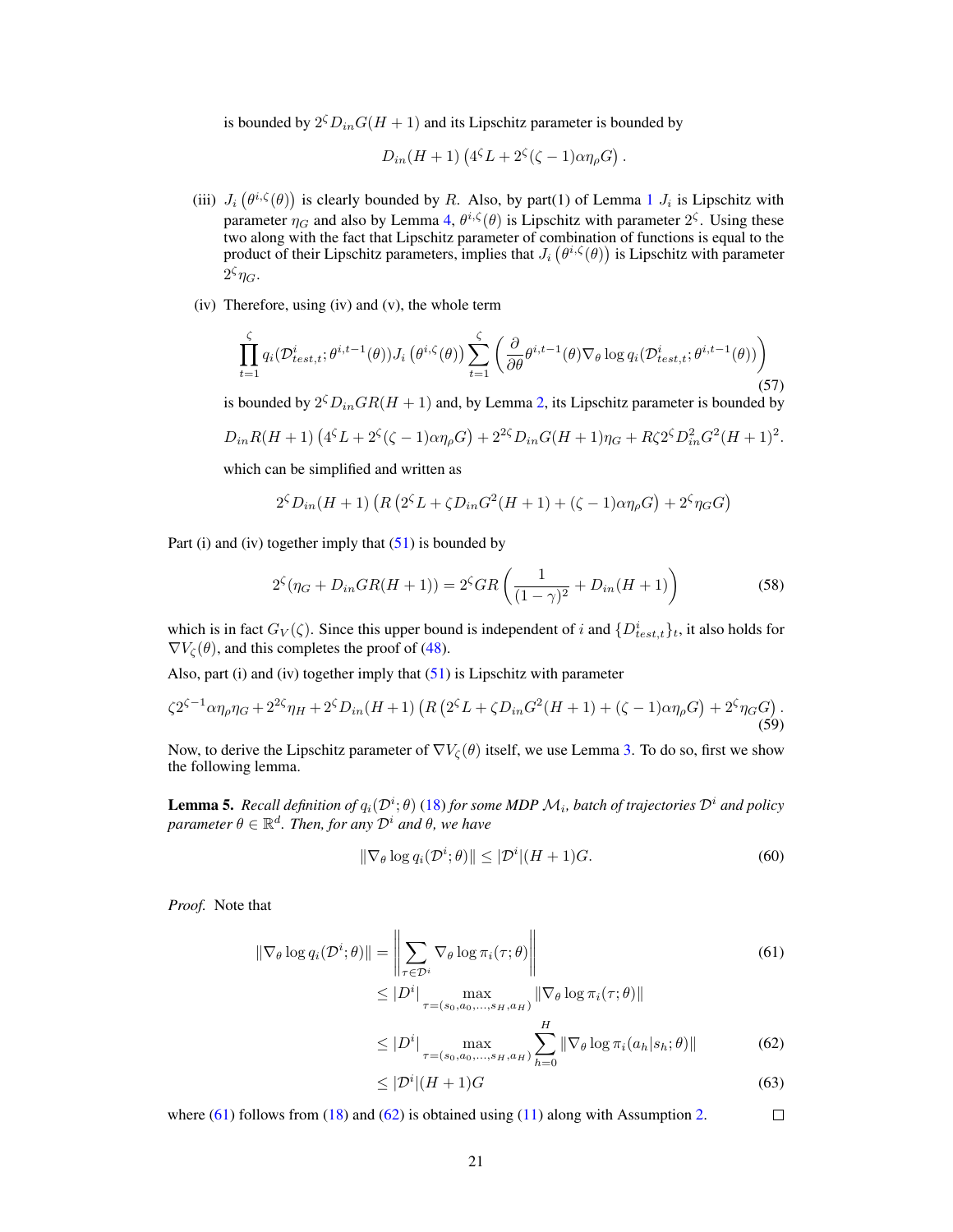Using this lemma, we have

$$
\|\nabla_{\theta}\left(\log\prod_{t=1}^{\zeta} q_i(\mathcal{D}_{test,t}^i; \theta^{i,t-1}(\theta))\right)\| \leq \sum_{t=1}^{\zeta} \|\frac{\partial}{\partial \theta}\theta^{i,t-1}(\theta)\nabla_{\theta}\log q_i(\mathcal{D}_{test,t}^i; \theta^{i,t-1}(\theta))\|
$$
  

$$
\leq |D_{in}|(H+1)G\sum_{t=1}^{\zeta} \|\frac{\partial}{\partial \theta}\theta^{i,t-1}(\theta)\|
$$
 (64)

<span id="page-21-2"></span><span id="page-21-1"></span>
$$
\leq |D_{in}|(H+1)G \sum_{t=1}^{s} 2^{t-1}
$$
\n
$$
\leq 2^{\zeta}|D_{in}|(H+1)G
$$
\n(65)

where  $(64)$  follows from Lemma [5](#page-20-2) and  $(65)$  is obtained using Lemma [4.](#page-19-0) Now, using this bound and [\(59\)](#page-20-3) along with Lemma [3](#page-13-5) implies that  $\nabla V_{\mathcal{C}}(\theta)$  is Lipschitz with parameter

$$
\zeta 2^{\zeta - 1} \alpha \eta_{\rho} \eta_{G} + 2^{2\zeta} \eta_{H} + 2^{\zeta} D_{in}(H+1) \left( R \left( 2^{\zeta} L + (\zeta + 2^{\zeta}) D_{in} G^{2}(H+1) + (\zeta - 1) \alpha \eta_{\rho} G \right) + 2^{\zeta + 1} \eta_{G} G \right)
$$
\nwhich completes the proof of (49).

\n

In particular, for  $\zeta = 1$ , it is easy to verify the Lipschitz parameter of  $\nabla V_1(\theta)$  admits the upper bound

$$
\alpha \eta_{\rho} \eta_G + 4 \eta_H + 8RD_{in}(H+1)(L + D_{in}G^2(H+1)).
$$
\n(67)

Finally, we state the following result on boundedness of unbiased estimate of  $\nabla V_{\zeta}(\theta)$  used in update of MAML (Algorithm [2\)](#page-16-2).

<span id="page-21-3"></span>**Lemma 6.** Recall  $\tilde{\nabla}V_{\zeta}(\theta_k;\mathcal{B}_k,\{\mathcal{D}_{in,t}^i\}_{i,t},\mathcal{D}_o^i)$  [\(39\)](#page-16-1) in Multi-step MAML algorithm (Algorithm [2\)](#page-16-2) *for the case that*  $\alpha \in (0, 1/\eta_H]$  *where*  $\eta_H$  *is given in Lemma [1.](#page-6-3) Suppose that the conditions in* Assumptions [1-](#page-6-2)[3](#page-6-1) are satisfied. Then, at iteration  $k + 1$ , and for any choice of  $\mathcal{B}_k$ ,  $\{\mathcal{D}_o^i\}_i$  and  $\{\mathcal{D}_{in,t}^i\}_{i,t}$ , we have

$$
\|\tilde{\nabla}V_{\zeta}(\theta_k; \mathcal{B}_k, \{\mathcal{D}_{in,t}^i\}_{i,t}, \mathcal{D}_o^i)\| \le G_V(\zeta)
$$
\n(68)

*where*  $G_V(\zeta)$  *is given in Theorem [3.](#page-18-1)* 

*Proof.* We skip the details of the proof as it can be done very similar to how we proved [\(51\)](#page-18-2) in Theorem [3.](#page-18-1) In particular, note that for any choice of  $\mathcal{D}_o^i$ 

$$
\|\tilde{\nabla} J_i(\theta^{i,\zeta}(\theta), \mathcal{D}_o^i)\| \le \eta_G, \quad \|\tilde{J}_i(\theta^{i,\zeta}(\theta), \mathcal{D}_o^i)\| \le R \tag{69}
$$

where the first one follows from Lemma [1](#page-6-3) and the second one is an immediate result of Assumption [1.](#page-6-2)  $\Box$ 

# <span id="page-21-0"></span>G Proof of Theorem [1](#page-7-1)

We first state the general statement of the theorem for any  $\zeta \geq 1$ .

**Theorem 4.** *Consider the objective function*  $V_c$  *defined in* [\(7\)](#page-3-2) *for the case that*  $\alpha \in (0, 1/\eta_H]$  *where* η<sup>H</sup> *is given in Lemma [1.](#page-6-3) Suppose that the conditions in Assumptions [1](#page-6-2)[-3](#page-6-1) are satisfied, and recall the definitions*  $L_V(\zeta)$  *and*  $G_V(\zeta)$  *from Theorem [3.](#page-18-1) Consider running Multi-step SG-MRL (Algorithm [2\)](#page-16-2) with*  $\beta \in (0, 1/L_V(\zeta))$ *. Then, for any*  $1 > \epsilon > 0$ *, MAML finds a solution*  $\theta_{\epsilon}$  *such that* 

$$
\mathbb{E}[\|\nabla V_{\zeta}(\theta_{\epsilon})\|^2] \le \frac{2G_V(\zeta)^2 L_V(\zeta)\beta}{BD_o} + \epsilon^2
$$
\n(70)

*after at most running for*

$$
\mathcal{O}(1)\frac{R}{\beta}\min\left\{\frac{1}{\epsilon^2},\frac{BD_o}{G_V(\zeta)^2L_V(\zeta)\beta}\right\}
$$
\n(71)

*iterations.*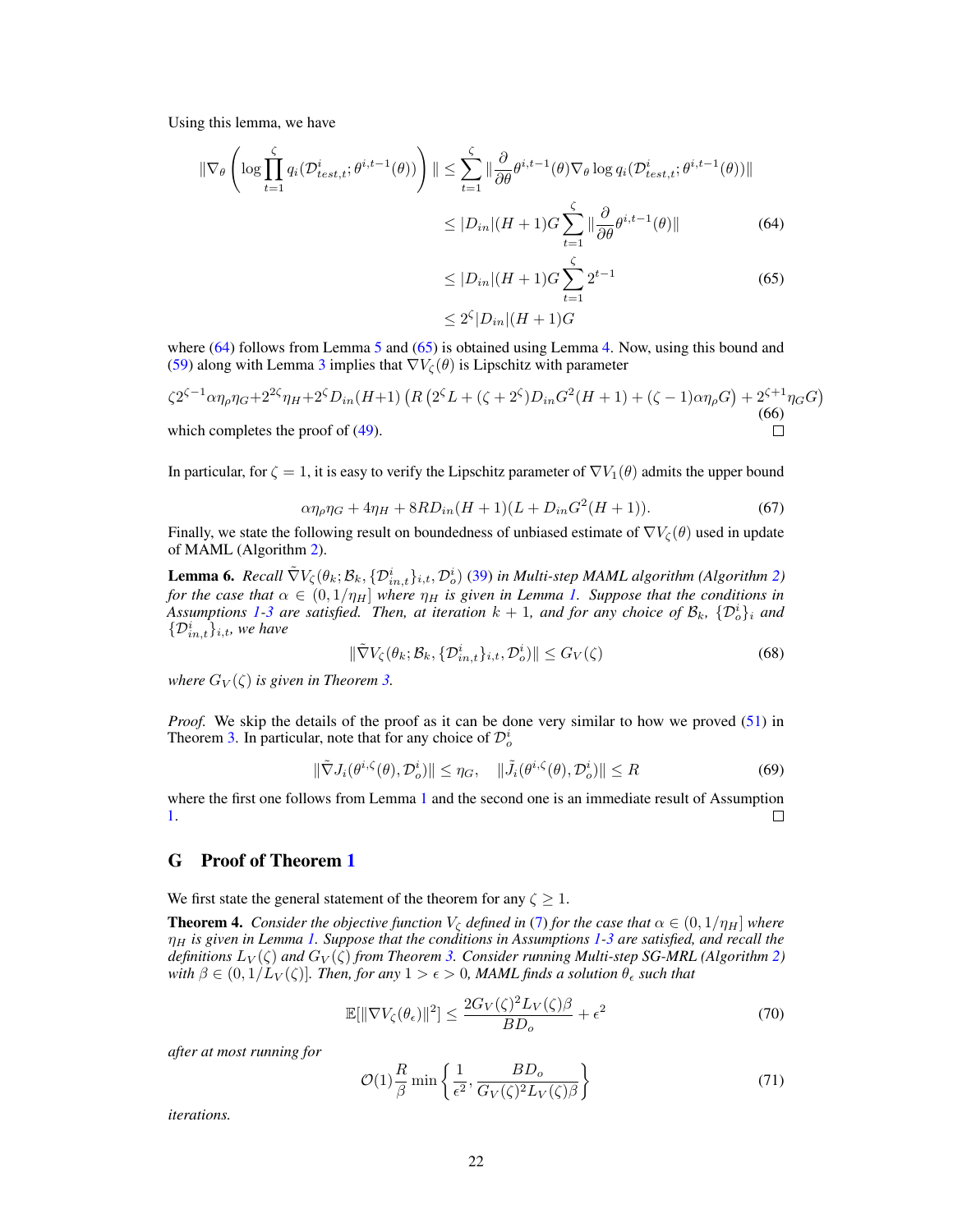*Proof.* Throughout the proof, we use  $G_V$  and  $L_V$  instead of  $G_V(\zeta)$  and  $L_V(\zeta)$ , respectively, to simplify the notation. Also, we denote the filtration till the end of iteration k by  $\mathcal{F}_k$ .

As we previously discussed,  $\tilde{\nabla}V_{\zeta}(\theta_k;\mathcal{B}_k,\{\mathcal{D}_{in,t}^i\}_{i,t},\mathcal{D}_o^i)$  is an unbiased estimate of  $\nabla V_{\zeta}(\theta_k)$  at iteration  $k + 1$ . In the following lemma, we upper bound the variance of this estimation.

<span id="page-22-3"></span> ${\bf L}$ emma 7. *Recall the definition of*  $\tilde\nabla V_\zeta(\theta_k;\mathcal{B}_k,\{\mathcal{D}_{in,t}^i\}_{i,t},\mathcal{D}_o^i)$  *[\(39\)](#page-16-1) in Multi-step SG-MRL algorithm (Algorithm [2\)](#page-16-2) for the case that*  $\alpha \in (0, 1/\eta_H]$  *where*  $\eta_H$  *is given in Lemma [1.](#page-6-3) Suppose that the conditions in Assumptions [1-](#page-6-2)[3](#page-6-1) are satisfied. Then, at iteration*  $k + 1$ *, and for any choice of*  $B_k$ *,*  $\{\mathcal{D}_o^i\}_i$ and  $\{\mathcal{D}_{in,t}^i\}_{i,t}$ , we have

$$
\mathbb{E}\left[\left\|\tilde{\nabla}V_{\zeta}(\theta_{k};\mathcal{B}_{k},\{\mathcal{D}_{in,t}^{i}\}_{i,t},\mathcal{D}_{o}^{i})-\nabla V_{\zeta}(\theta_{k})\right\|^{2}\right] \leq \frac{G_{V}^{2}}{BD_{o}}
$$
\n(72)

*where*  $G_V$  *is given in Theorem [3.](#page-18-1)* 

*Proof.* Note that

$$
\tilde{\nabla}V_{\zeta}(\theta_k; \mathcal{B}_k, \{\mathcal{D}_{in,t}^i\}_{i,t}, \mathcal{D}_o^i) = \frac{1}{BD_o} \sum_{i \in \mathcal{B}_k} \sum_{\tau \in \mathcal{D}_o^i} \tilde{\nabla}V_{\zeta}(\theta_k; \{i\}, \{\mathcal{D}_{in,t}^i\}_{i,t}, \{\tau\}),\tag{73}
$$

where for any i and  $\tau \in \mathcal{D}_o^i$ ,  $\tilde{\nabla} V_{\zeta}(\theta_k; \{i\}, \{\mathcal{D}_{in,t}^i\}_{i,t}, \{\tau\})$  is an unbiased estimate of  $\nabla V_{\zeta}(\theta_k)$ , and by Lemma [6,](#page-21-3) its second moment is bounded by  $G_V^2$ . Also, note that  $\tilde{\nabla}V_{\zeta}(\theta_k; \{i\}, \{\mathcal{D}_{in,t}^i\}_{i,t}, \{\tau\})$ are independent for different  $i$  and  $\tau$ . Finally, to complete the proof, we use the well-known fact that if  $\{X_i\}_{i=1}^n$  are independent with mean  $\mu$ , and for each i, variance of  $X_i$  is upper bounded by  $\sigma^2$ , then

$$
\mathbb{E}\left[\left\|\frac{X_1 + \dots + X_n}{n} - \mu\right\|^2\right] \le \frac{\sigma^2}{n}.
$$

Now, we get back to the proof of the main result. From now, and to simplify the notation, we use  $\tilde{\nabla}V_{\zeta}(\theta_k)$  to denote  $\tilde{\nabla}V_{\zeta}(\theta_k;\mathcal{B}_k,\{\mathcal{D}_{in,t}^i\}_{i,t},\mathcal{D}_o^i)$ . Next, note that, using the smoothness property of  $\nabla V_{\zeta}(\theta)$ , we have [\[30\]](#page-11-1)

<span id="page-22-0"></span>
$$
\left|V_{\zeta}(\theta_{k+1}) - V_{\zeta}(\theta_k) - \nabla V_{\zeta}(\theta_k)^{\top}(\theta_{k+1} - \theta_k)\right| \le \frac{L_V^2}{2} \|\theta_{k+1} - \theta_k\|^2. \tag{74}
$$

Recall that, at iteration  $k + 1$ , MAML performs

<span id="page-22-2"></span><span id="page-22-1"></span>
$$
\theta_{k+1} = \theta_k + \beta \tilde{\nabla} V_{\zeta}(\theta_k). \tag{75}
$$

Plugging this in [\(74\)](#page-22-0), we obtain

$$
-V_{\zeta}(\theta_{k+1}) \leq -V_{\zeta}(\theta_k) - \nabla V_{\zeta}(\theta_k)^{\top}(\theta_{k+1} - \theta_k) + \frac{L_V^2}{2} \|\theta_{k+1} - \theta_k\|^2
$$
  
= 
$$
-V_{\zeta}(\theta_k) - \beta \nabla V_{\zeta}(\theta_k)^{\top} \tilde{\nabla} V_{\zeta}(\theta_k) + \frac{L_V^2}{2} \beta^2 \|\tilde{\nabla} V_{\zeta}(\theta_k)\|^2
$$
(76)

where the last equality follows from [\(75\)](#page-22-1). Next, taking expectation from both sides and conditioning on  $\mathcal{F}_k$ , implies

$$
-\mathbb{E}[V_{\zeta}(\theta_{k+1})|\mathcal{F}_{k}]
$$
  
\n
$$
\leq -V_{\zeta}(\theta_{k}) - \beta \|\nabla V_{\zeta}(\theta_{k})\|^{2} + \frac{L_{V}}{2}\beta^{2} \left( \|\nabla V_{\zeta}(\theta_{k})\|^{2} + \mathbb{E}\left[ \|\tilde{\nabla}V_{\zeta}(\theta_{k}) - \nabla V_{\zeta}(\theta_{k})\|^{2} |\mathcal{F}_{k} \right] \right)
$$
\n(77)

$$
\leq -V_{\zeta}(\theta_k) - \frac{\beta}{2} \|\nabla V_{\zeta}(\theta_k)\|^2 + \frac{G_V^2 L_V \beta^2}{2BD_o} \tag{78}
$$

where the first inequality is obtained using the fact that  $\tilde{\nabla}V_{\zeta}(\theta_k)$  is an unbiased estimate of  $\nabla V_{\zeta}(\theta_k)$ and  $\nabla V_{\zeta}(\theta_k)$  is deterministic condition on  $\mathcal{F}_k$ . [\(78\)](#page-22-2) is also an immediate result of Lemma [7](#page-22-3) along with  $\beta \leq 1/L_V$ .